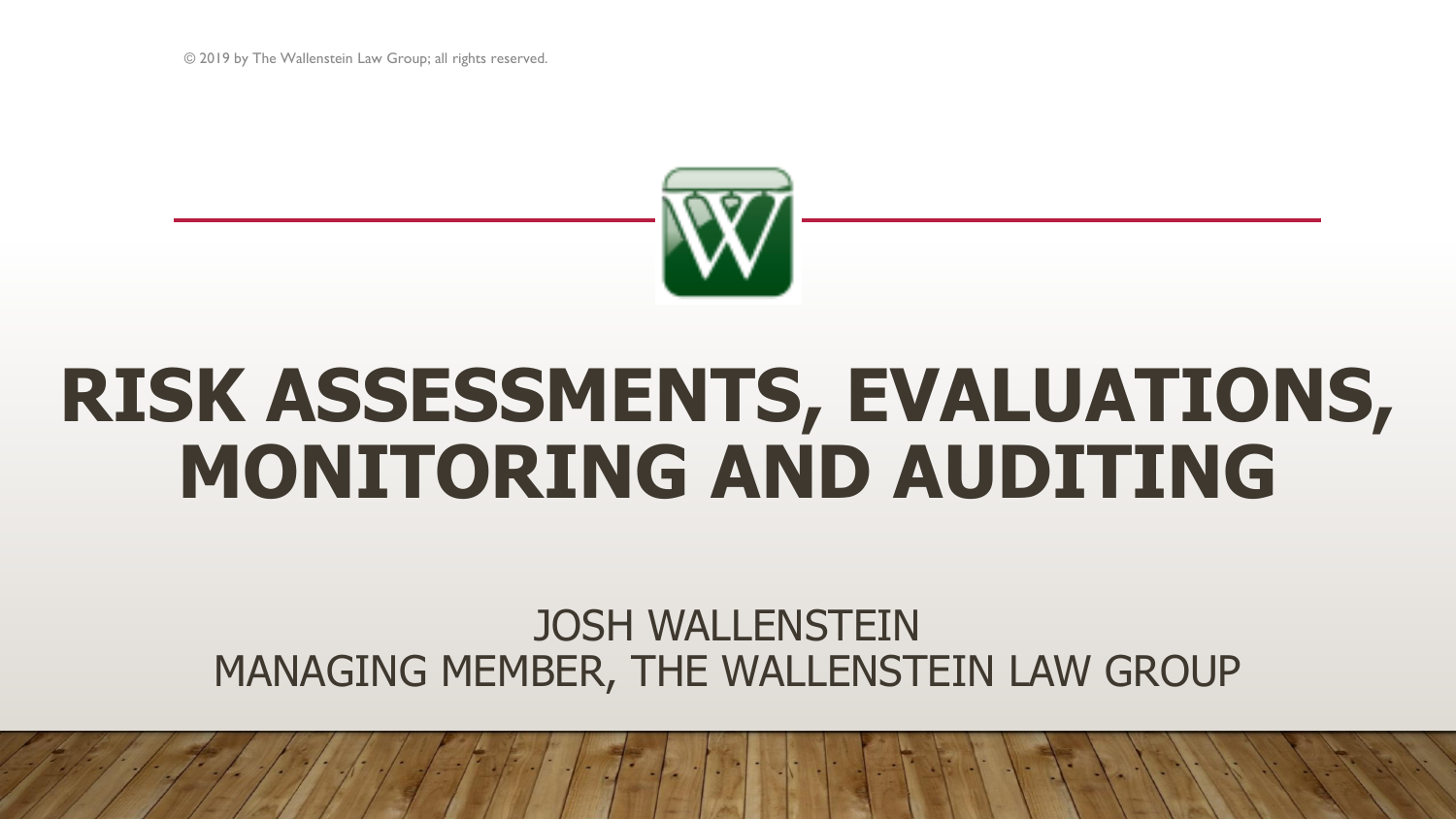THE SAME OLD DISCLAIMER.

**These materials are for informational purposes only and not for the purpose of providing legal advice. You should contact your attorney to obtain advice with respect to any particular issue or problem.**

Feel free to contact:

Josh Wallenstein

[jwallenstein@wallensteinlawgroup.com](mailto:jwallenstein@wallensteinlawgroup.com)

+1.713.598.4581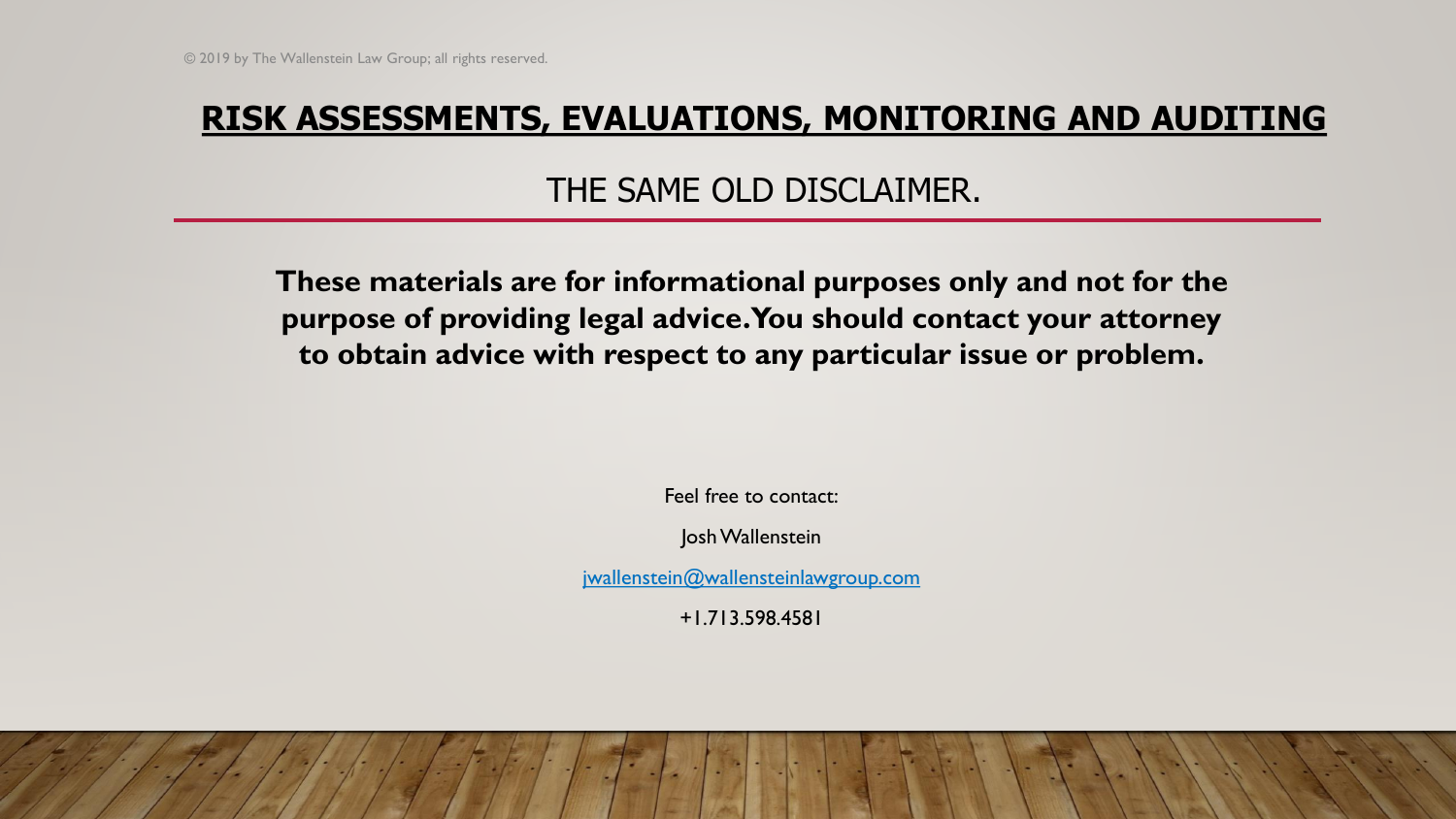CAVEAT #1: AN ABC COMPLIANCE FOCUS

- Though the concepts, approach, and process map may be similar, we are not addressing:
	- QHSE
	- Antitrust / competition law
	- AML
	- SOX and similar
	- Sector-specific regulations (e.g., HIPAA, Truth in Lending, etc.)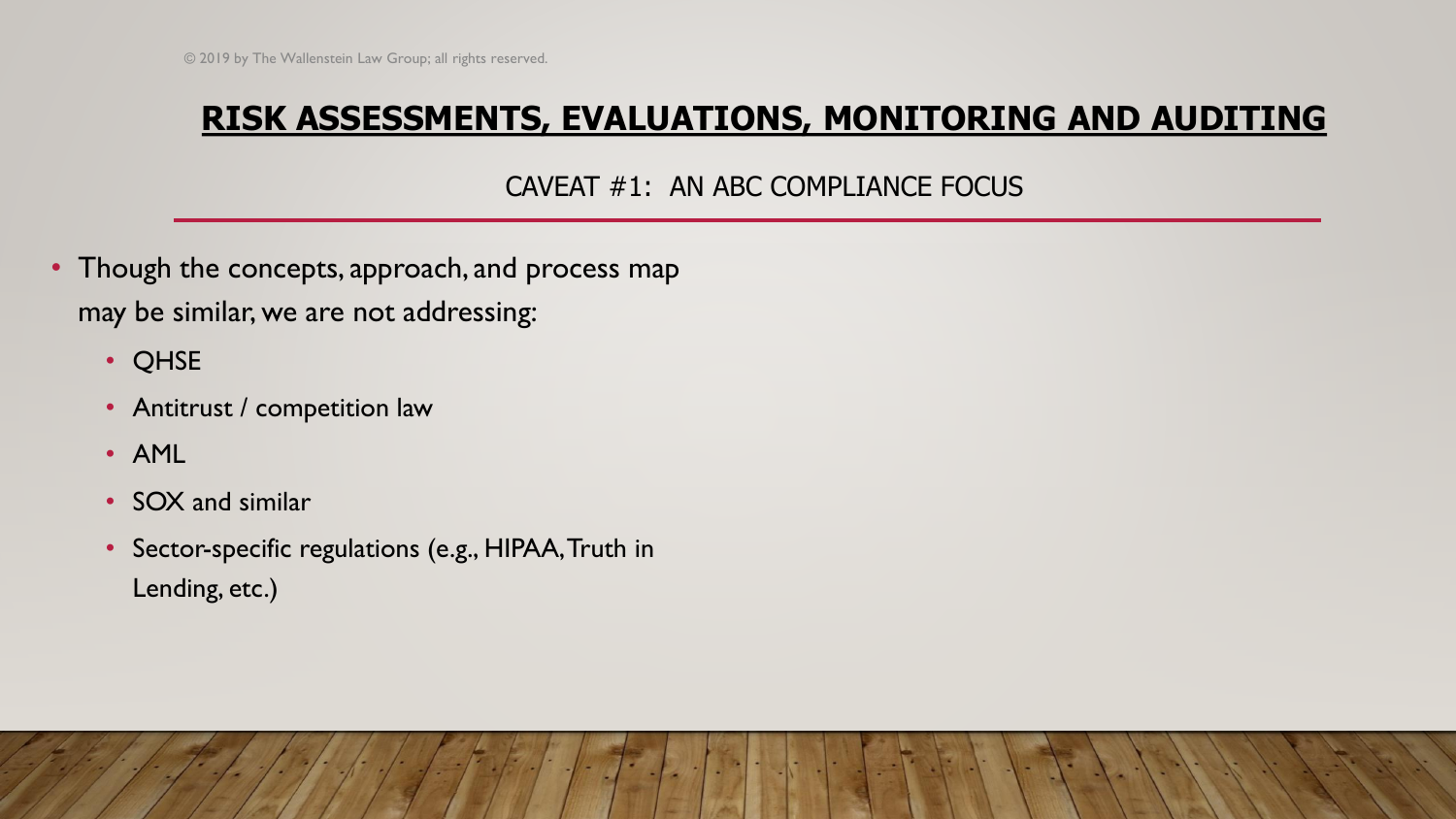DISTINGUISHING BETWEEN RISK ASSESSMENTS, EVALUATIONS, AUDITS, AND CONTINUOUS MONITORING\*

| <b>&gt;Risk Assessments</b>  | Determine and assess risks and mitigation strategies        | <b>Required</b> |
|------------------------------|-------------------------------------------------------------|-----------------|
| $\triangleright$ Audits      | Review discreet scopes for compliance (with policies, laws) | Required        |
| $\triangleright$ Monitoring  | Routinely effect plans and review metrics                   | Expected        |
| $\triangleright$ Evaluations | Formally assess adequacy and effectiveness                  | A Good Idea     |



\*definitions per author, and somewhat arbitrary (but based on good sense!)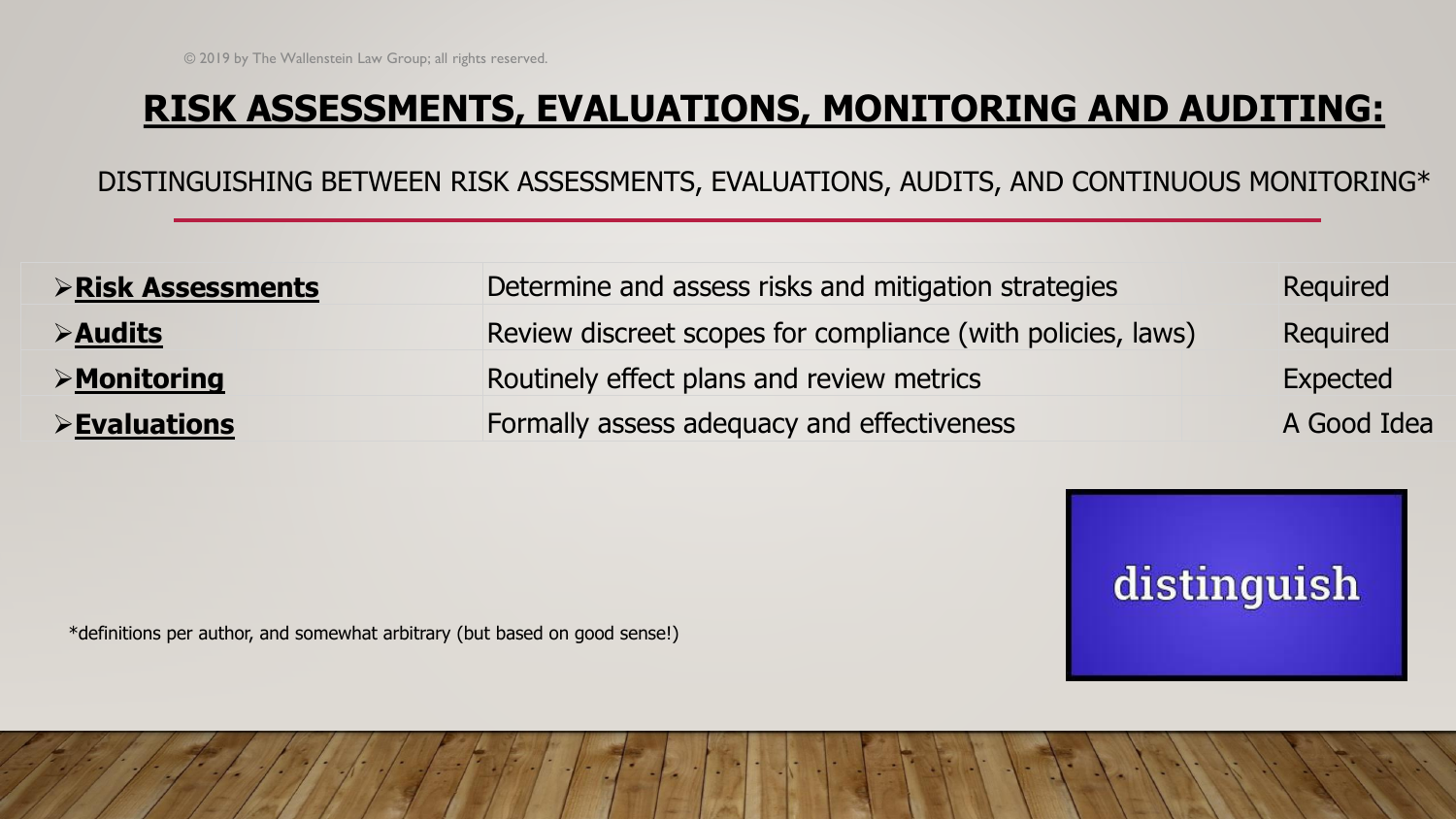#### CAVEAT #2: OUR MAIN FOCUS IN ON ABC RISK ASSESSMENTS



- Risk Assessment: a regular and systematic identification and assessment of risks followed by an action plan to control or mitigate against these risks.
- Since our focus is on **ABC** Risk Assessments, we'll hit on some of the answers to "why do this" (and, "who wants us to do this" in later slides.
	- Sample categories at Appendix A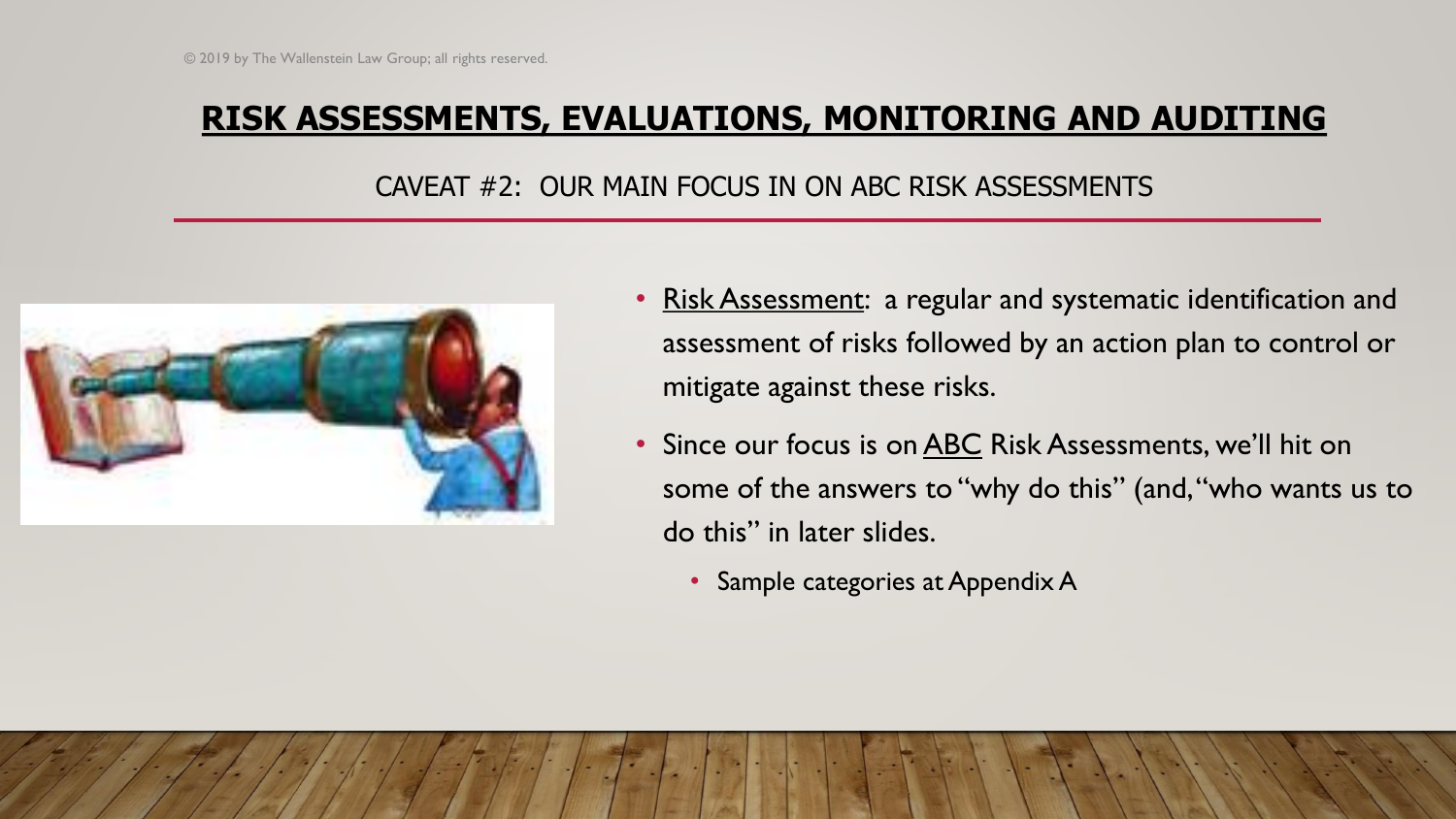AUDITS - DEFINITION

## • **Required\***.

- The audit process, as it relates to books and records, assesses whether books and records are reasonably:
	- accurate,
	- transparent,
	- complete, and
	- supported with documentation.
- It is one of the foundations of our system of corporate disclosure.
- \* Whether by law, universal expectation, and/or contractual provision.

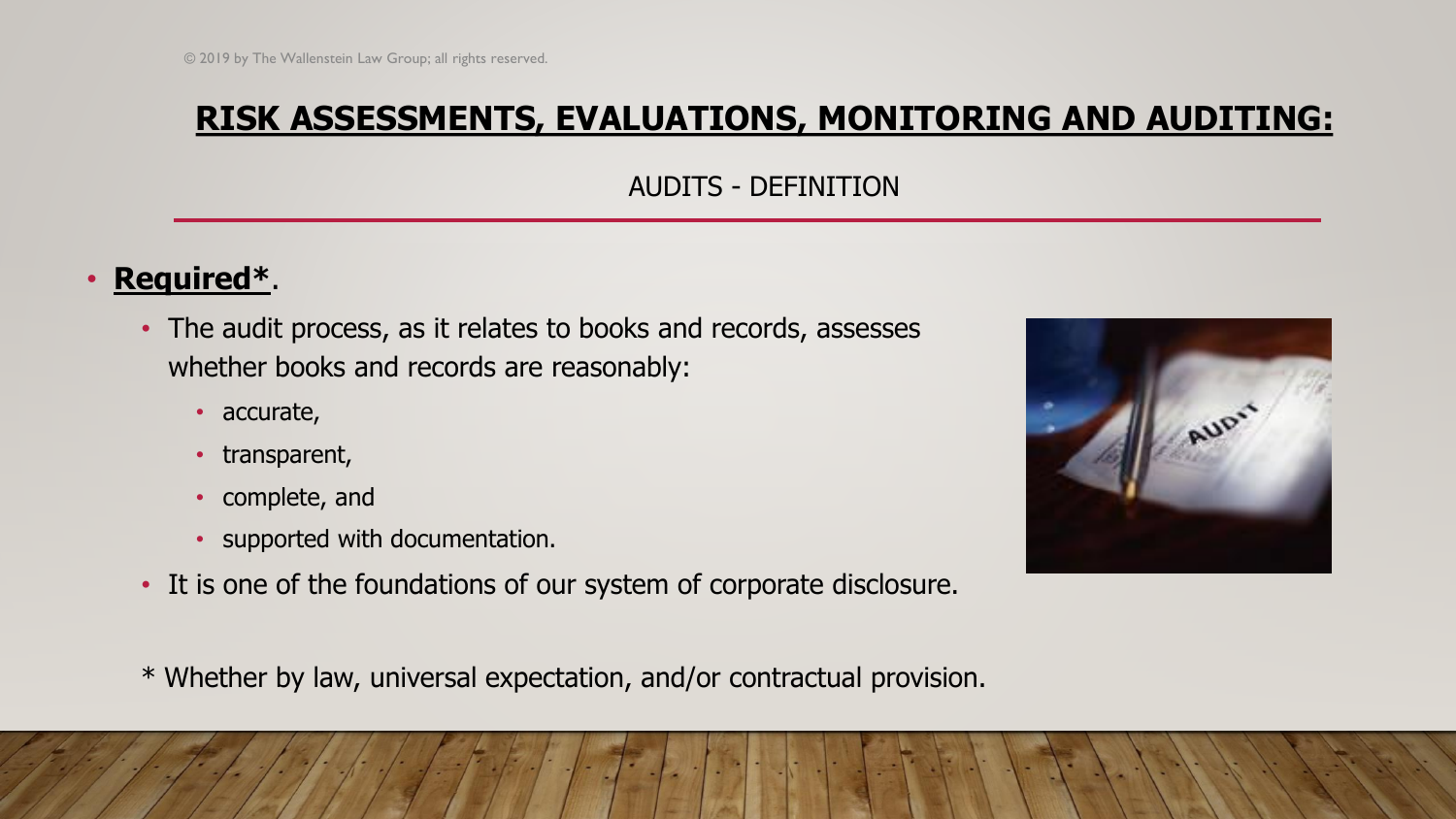## AUDITS – EXAMPLE SCOPES

- Audits look at records, which by their nature record past acts and decisions.
- Types of Compliance Audits:
	- Routine Compliance (e.g., Policy Adherence) Audits
	- External (Agent/JV/Other Third Party) Audits
	- Procurement Audits
	- Directed Audits / Internal Investigations

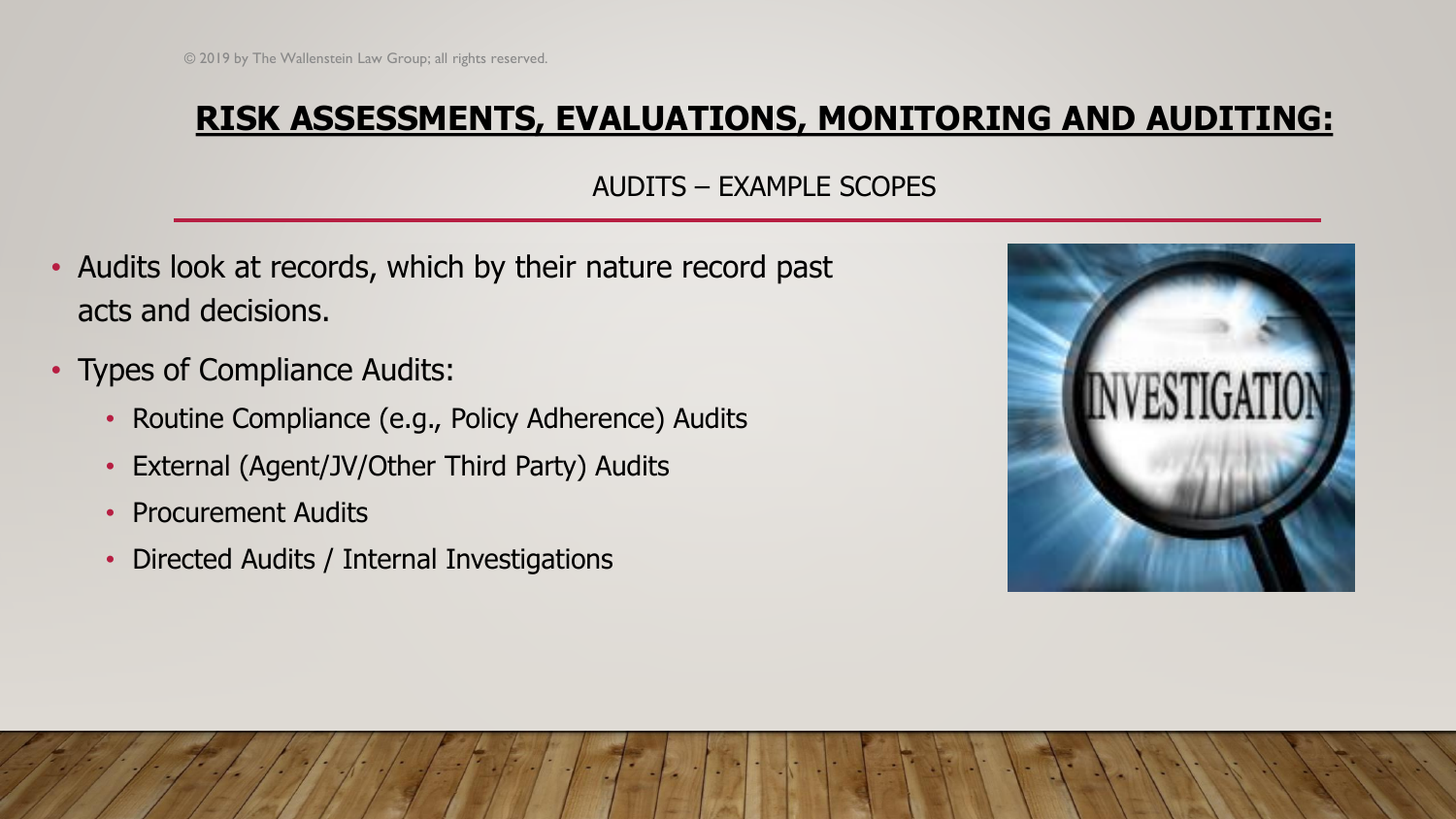## AUDITS – SCOPES CAN EXTEND BEYOND "BOOKS AND RECORDS"

- Some see "audits" as merely reviewing the books and records of issuers under applicable US law.
- My view of "audits" is broader than merely reviewing "books and records" of "issuers". Why?
	- 1. Because Wikipedia says so.\*
	- 2. Because COSO requires "audits" to more broadly assess "internal controls", defined by COSO to cover:
		- $\checkmark$  Effectiveness and efficiency of operations
		- $\checkmark$  Reliability of financial reporting
		- $\checkmark$  Compliance with applicable laws and objectives
	- 3. Because the purpose of an audit is not a reconciliation (i.e., to "tie out the math"); it's to detect irregularities, systemic failures and illegal activity, in part *through* the math.

#### And…

\*Audit: "a systematic and independent examination of books, accounts, statutory records, documents and vouchers of an organization to ascertain how far the financial statements as well as non-financial disclosures present a true and fair view of the concern." (Wikipedia, 16 Dec 18, emphasis mine) Also, note that the word's Latin progenitor *audire* means "a hearing". We use the term, "hearing" in all manner of nonfinancial contexts.

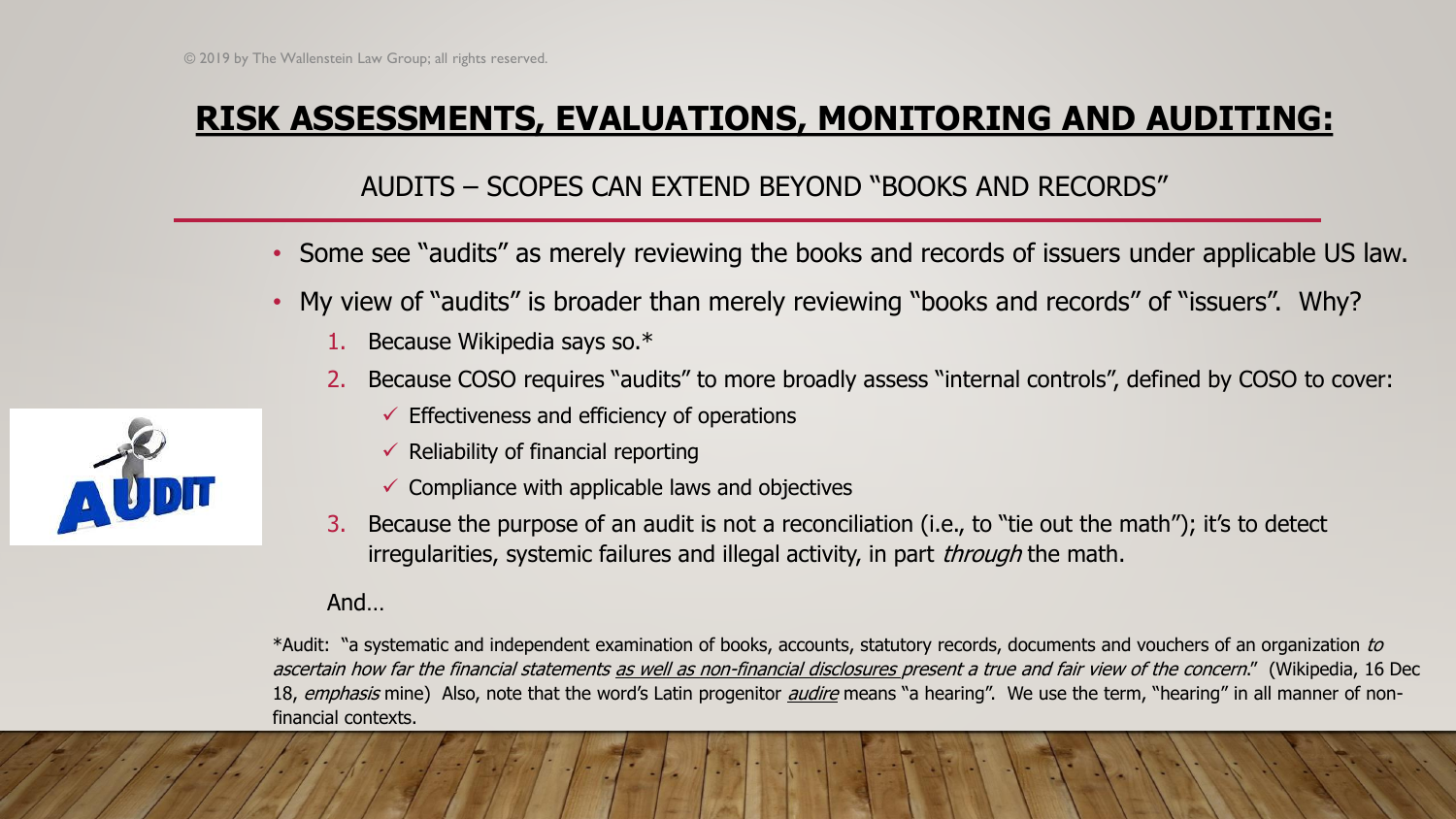AUDITS – SCOPES CAN EXTEND BEYOND "BOOKS AND RECORDS" (II)

Because enforcement agencies believe that audits are meant to more broadly assess internal controls.

- The SEC and DOJ consider "periodic internal audits" as a distinct "compliance procedure" that support its "compliance program". A "compliance program" is in turn part of a company's "internal controls". (See Resource Guide at 62, 68) As an example:
	- $\triangleright$  Jennings (2011) former CEO consented to an SEC injunction and disgorgement for, *inter alia*, signing false SOX certifications **and annual compliance certifications** re the Code of Conduct. (He later pled guilty in the UK to bribing Iraqi and Indonesian government officials.)
	- $\triangleright$  This tells us that the SEC viewed both financial and non-financial material misstatements to be violations of the internal controls provisions of the FCPA.
- The SEC's Public Company Accounting Oversight Board rules and standards govern the (external) auditor's responsibility. They require that the auditor, *inter alia*, ascertain illegal acts that may lead to material misstatements in financial reporting. (See, for example, PCAOB AS 2405.08, that recommends, among other things, reviewing minutes and management interviews when effecting an audit.)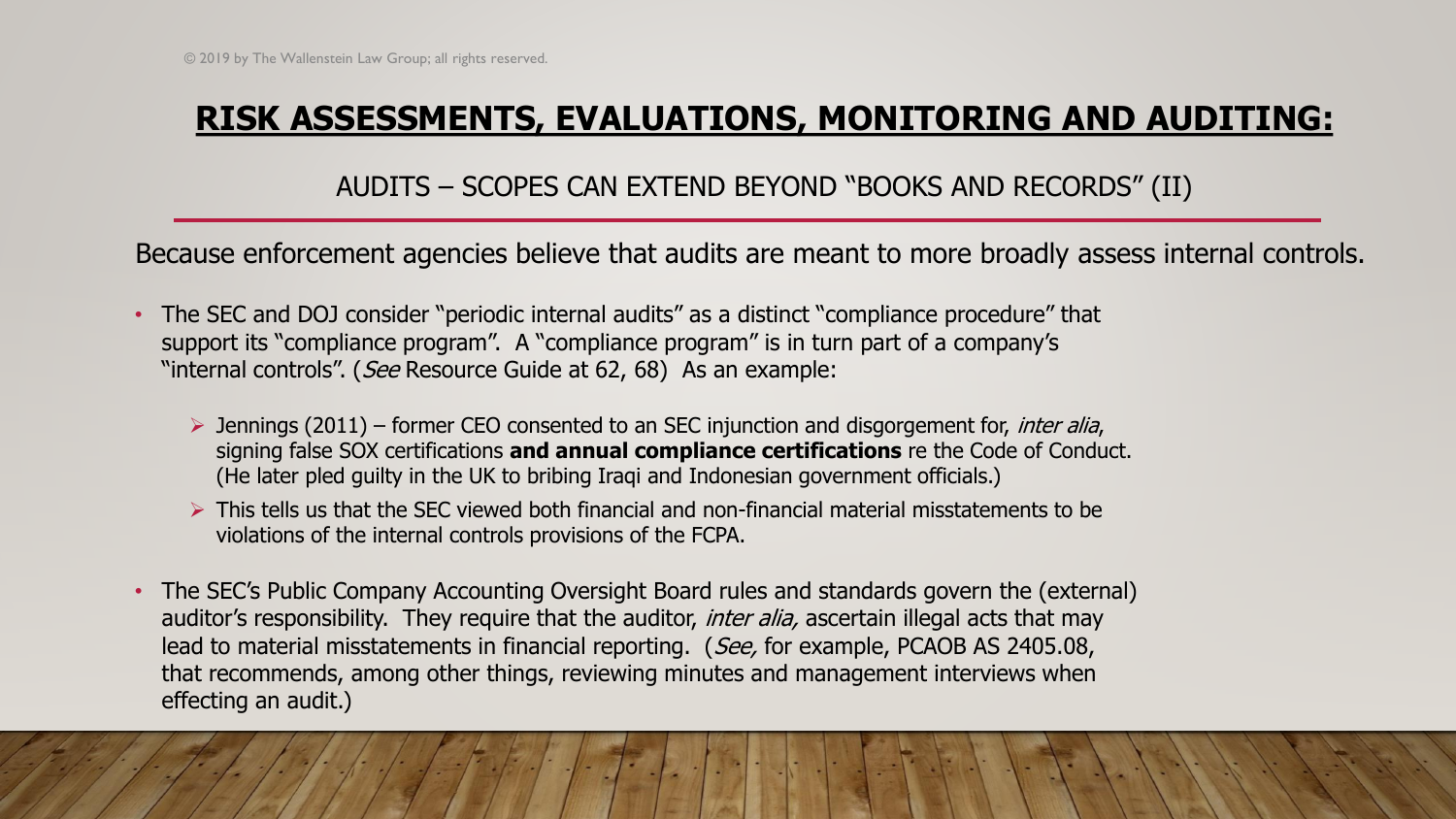## AUDITS – EXAMPLE PROCESS MAPS FOR INTERNAL AUDITS

## EXAMPLE: G&E AUDIT

- Review of Policy requirements.
- Review of records to determine adherence to policy.
- Issuance of a report.



## EXAMPLE: THIRD PARTY AUDIT

- Creation of a checklist (of internal controls).
- Review of known concerns / allegations.
	- If external, a review of applicable contractual obligations and scopes of work.
- Document and data requests (both internally and from the third party).
- In-country visits and interviews (of both internal and external personnel).
- Review of books and records (inclusive of invoices and receipts).
- Further investigation of any red flags.
- Issuance of a report.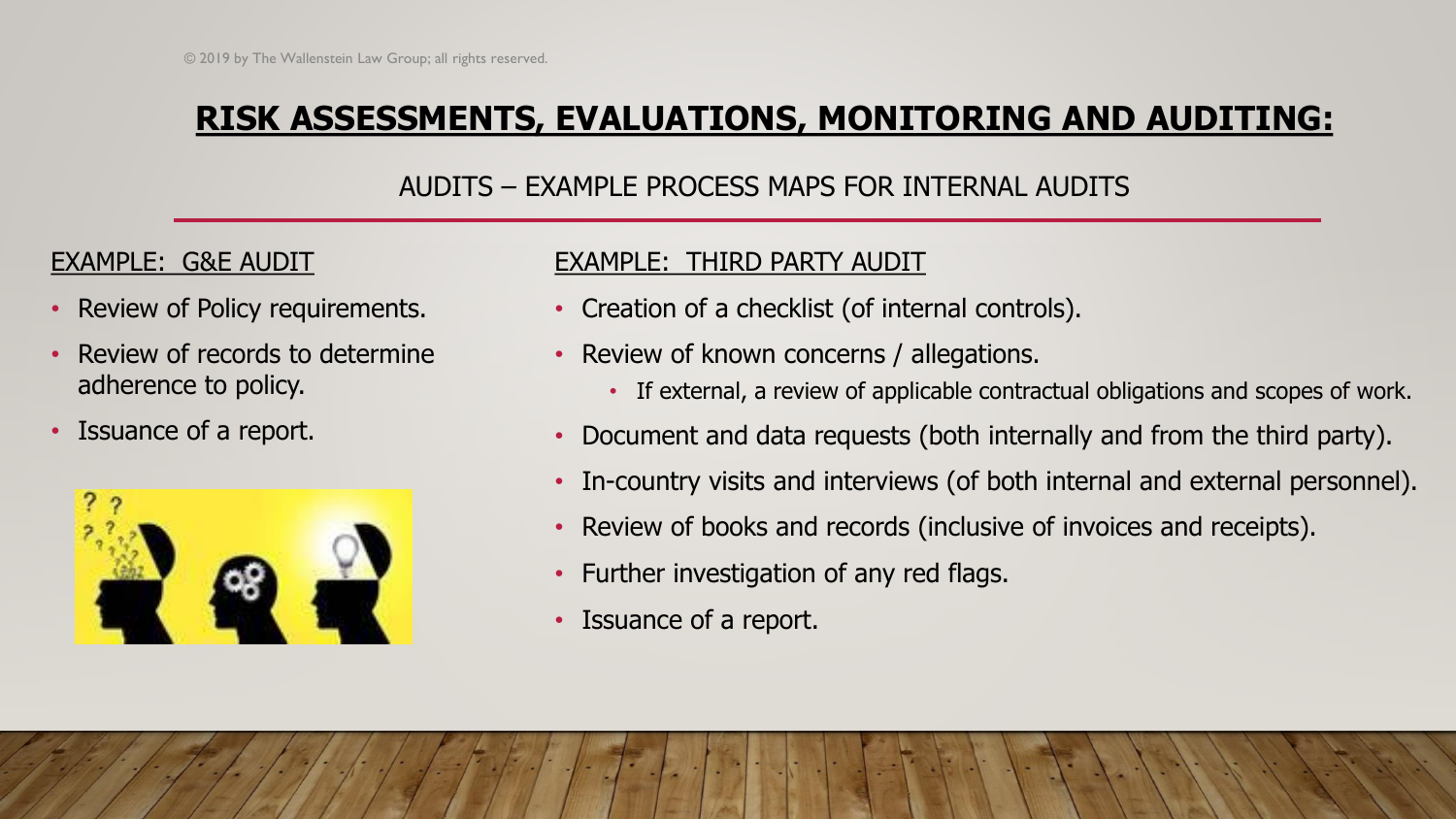CONTINUOUS MONITORING - DEFINITION

## • **Expected.**

- Financials.
	- $\triangleright$  "Monitoring" is explicitly included as a crucial component of effective internal controls. (Resource Guide at 40.)
- Risky third parties.
	- ➢ "…[C]ompanies should undertake some form of **ongoing monitoring** of third-party relationships…Where appropriate, this may include updating due diligence periodically, exercising audit rights, providing periodic training, and requesting annual compliance certifications by the third party." (Resource Guide at 60 [quoting ICC Rules on Combating Corruption at 8.])
- The compliance program, generally.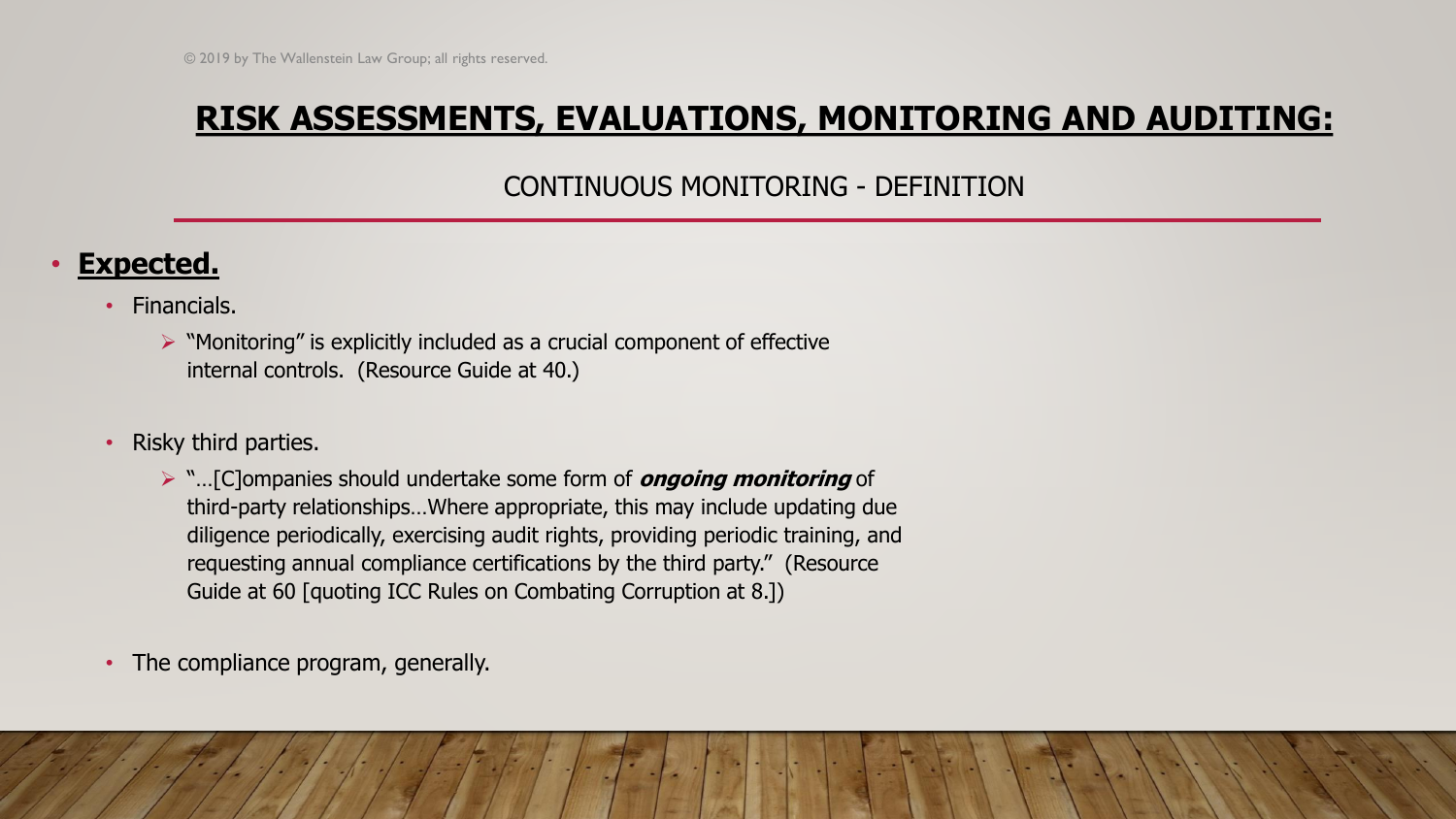#### CONTINUOUS MONITORING - DEFINITION



- Enforcement agencies expect companies to regularly review and improve their compliance programs. (FCPA; UKBA; Sapin II; etc.)
- Don't just *do* it; *document* that you do it.
	- Plans: create preliminary (e.g., annual) plans that demonstrate a routine for review. (e.g., Code revisions; new training decks; employee ethics surveys; country or office spot checks)
	- Metrics: by collecting data into helpful metrics, you can (i) measure effectiveness, (ii) see trends, and (iii) report on both.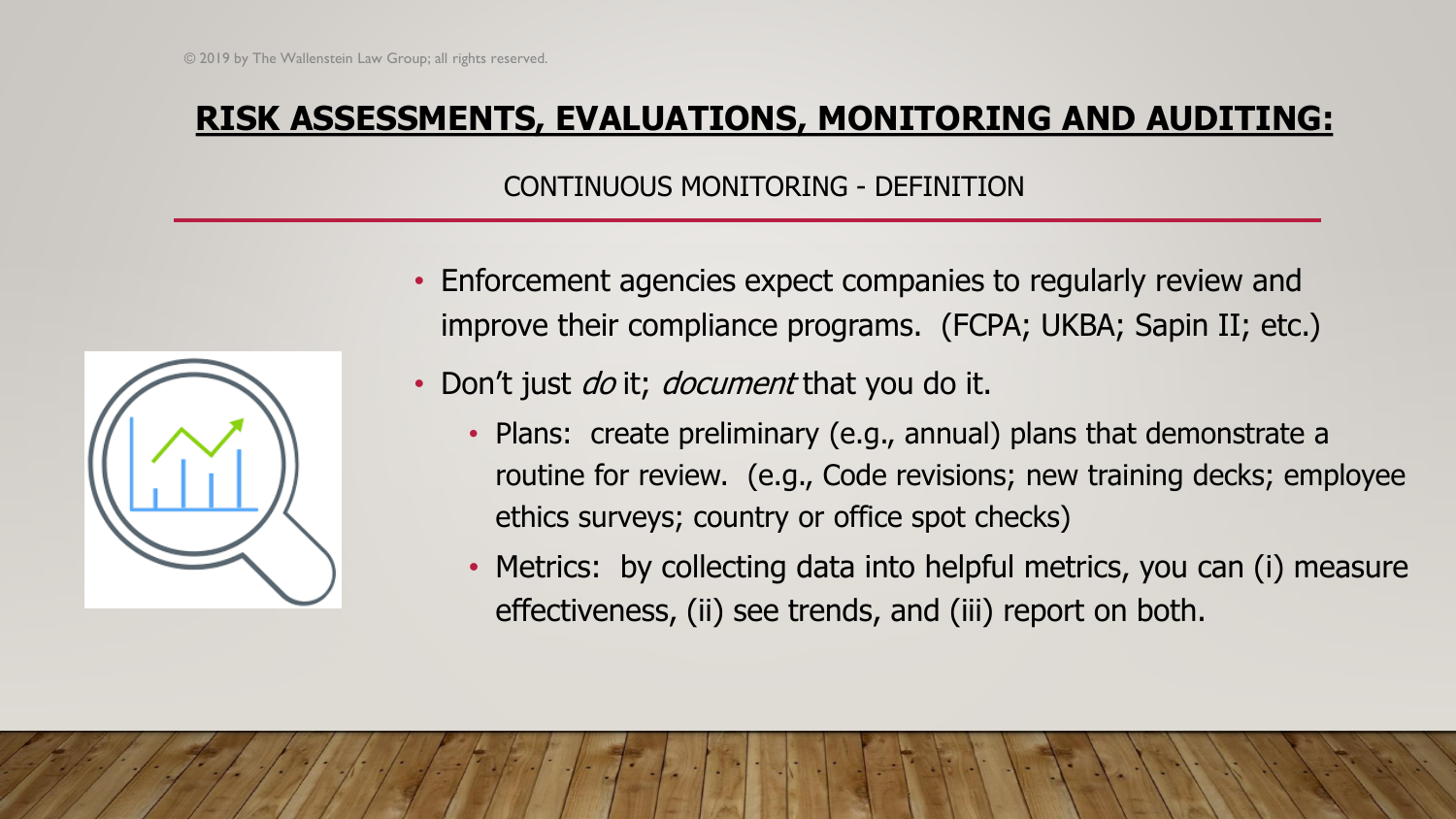AND…ON THE SUBJECT OF "METRICS"

• There are helpful metrics and unhelpful metrics. Some can actually be misleading. Just a few examples:



| <b>Common</b>                    | <b>Better</b>                                                    |
|----------------------------------|------------------------------------------------------------------|
| # of hotline calls               | # of substantiated hotline calls                                 |
| global training completion rates | training completion rates by location/function/legal entity/etc. |
| attestation rates                | % of attestations resulting in disclosures                       |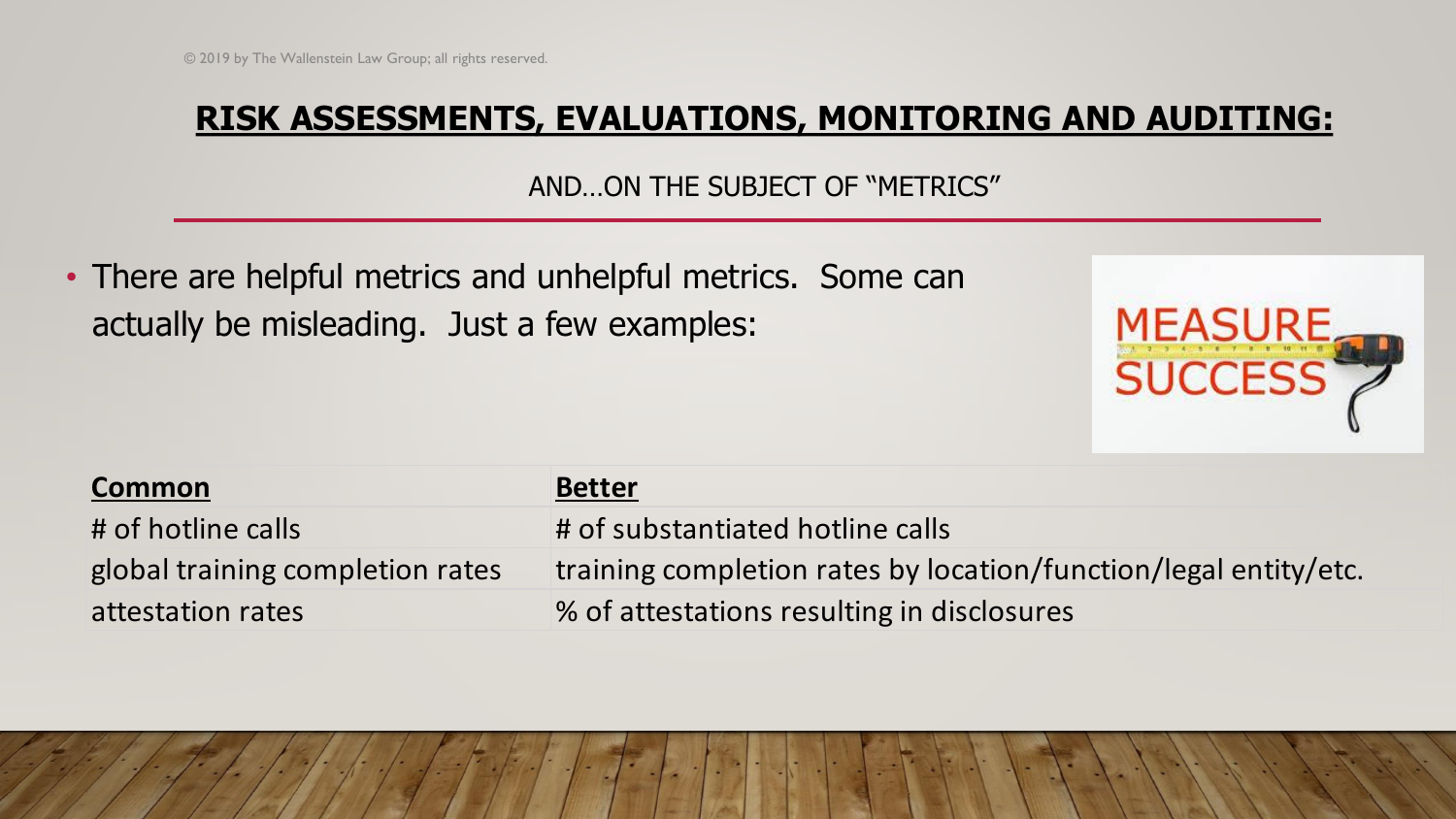#### MONITORING – SAMPLE TOPICS

#### RISKY AREAS REVIEW

- Business with State-Owned Entities
- Licensing and Permitting
- Regulatory Audits / Examinations
- Dealings with Local Regulators (Police, Military)
- Customs
- Immigration
- The Use of Intermediary Agents
- Petty Cash
- Travel and Hospitality Expenses
- Charitable Contributions
- Joint Ventures

#### SYSTEMS REVIEW

- Code of Conduct
- Policies and Procedures
- Department Size and Setup
- Training
- Delegations of Authority
- Forms and Workflows
- Compliance Contract Clauses

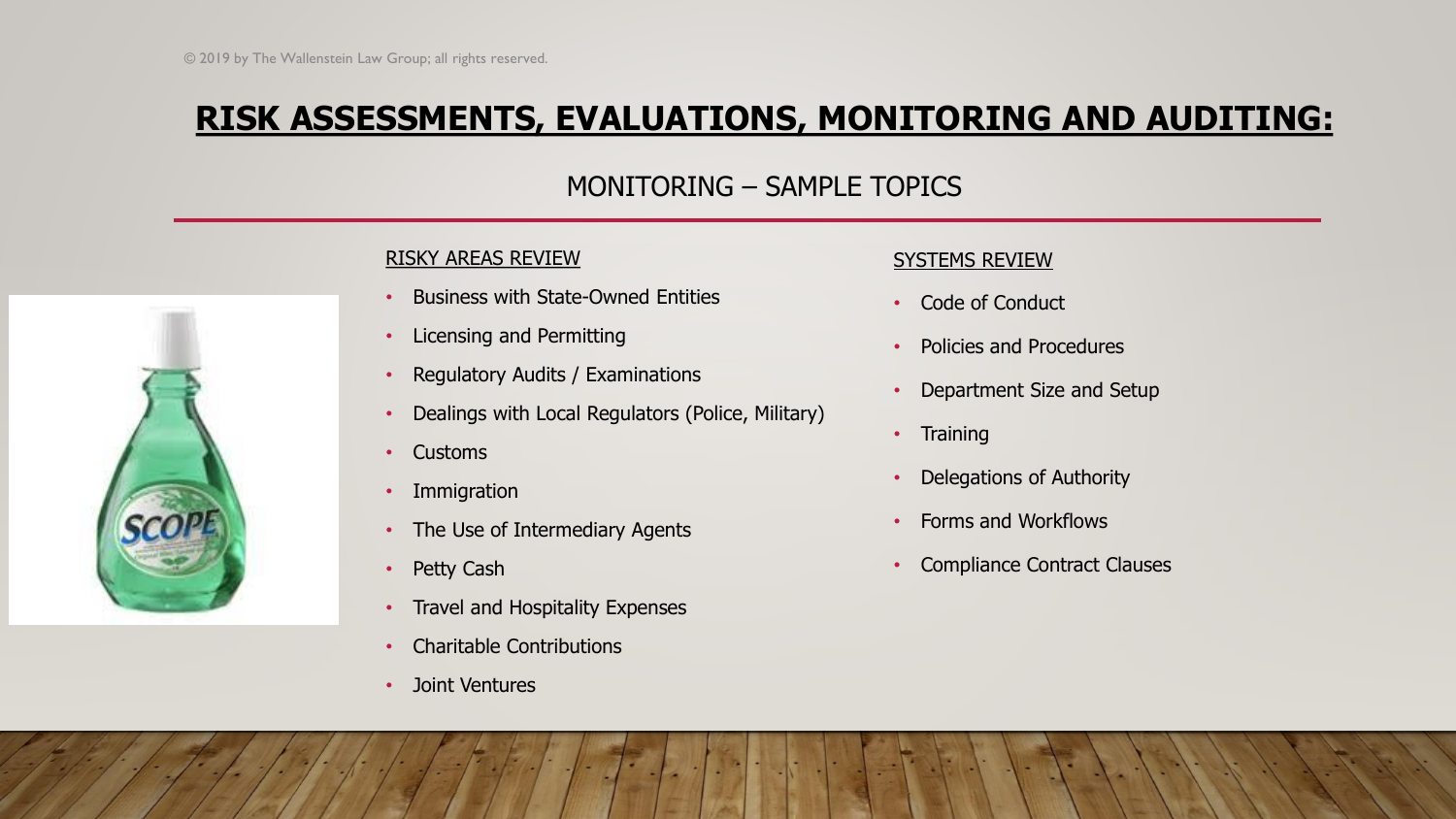#### EVALUATIONS - DEFINITION

## • **Expected**.

- The only 1 of these 4 concepts not mentioned in the Resource Guide.
- For me: deals with the "soft" side of compliance. This is one area where our subject matter expertise adds significant value.

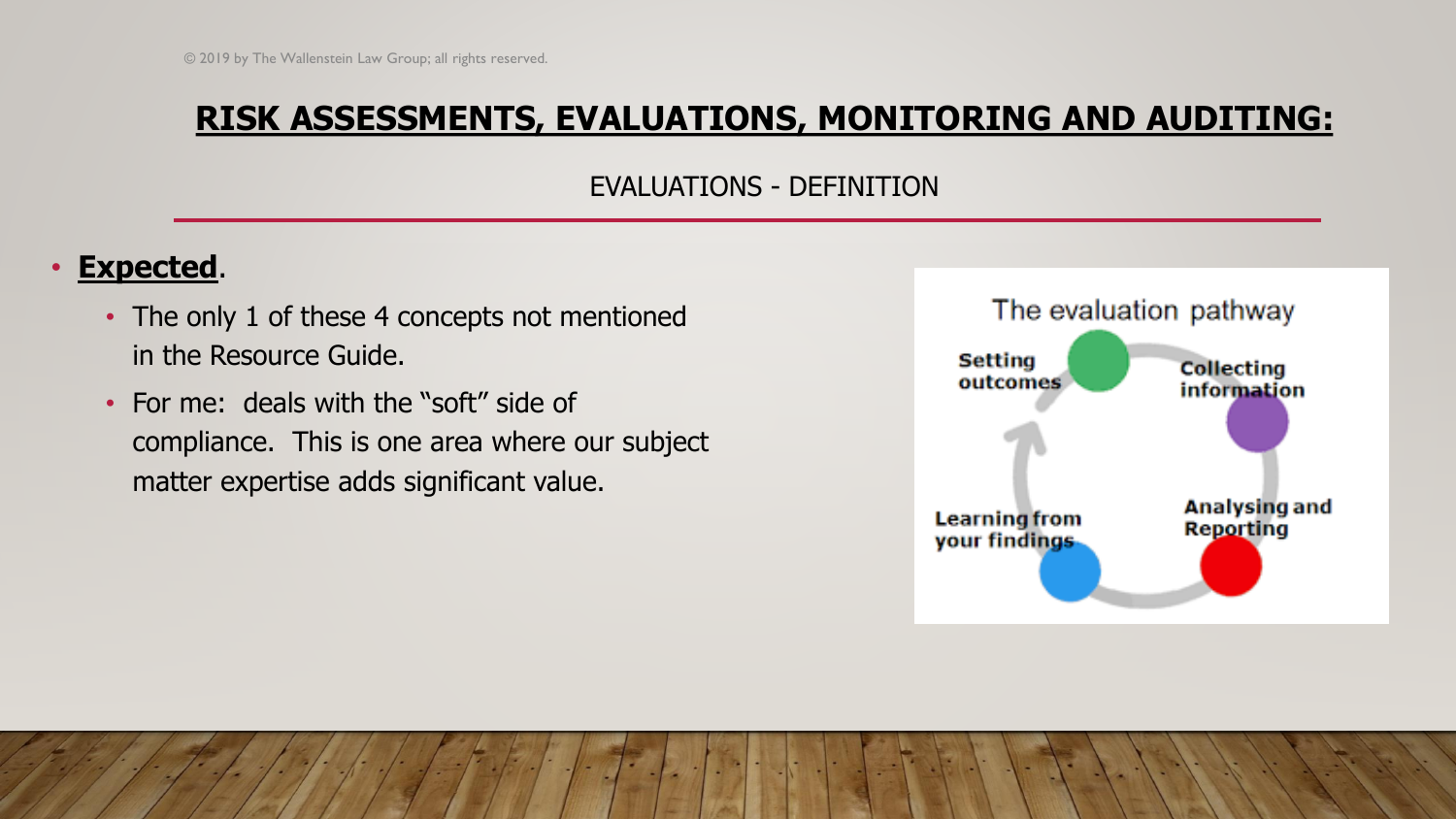EVALUATIONS – WHY FORMALIZE MY EXPERT MANAGEMENT OF MY FUNCTION?

## **Documentation**

- facilitates the auditing and review process, as well as the monitoring process.
- tangibly and permanently demonstrates your acumen…and the Company's dedication to the continual evolution and improvement of its compliance program.

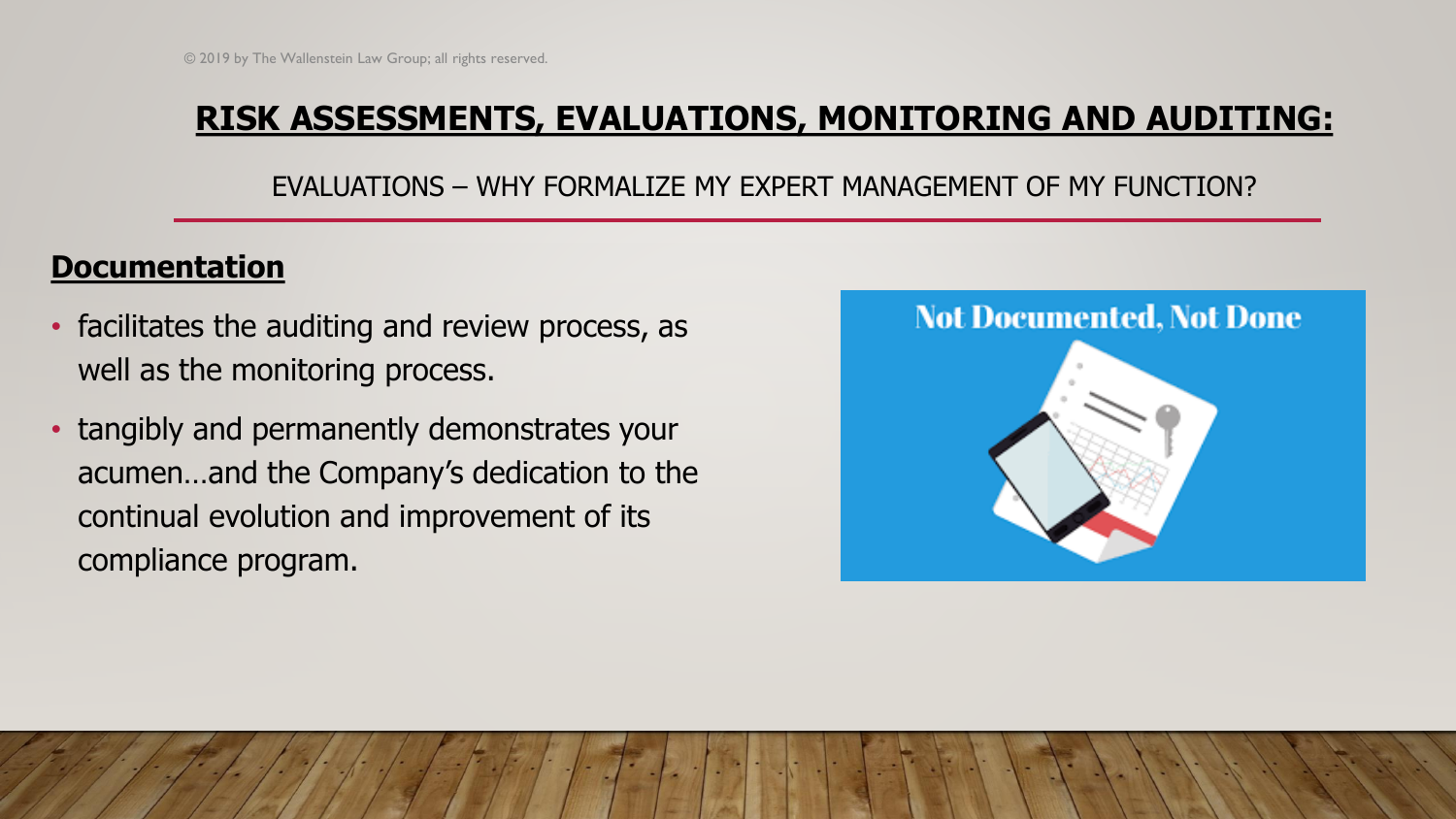# **RISK ASSESSMENTS**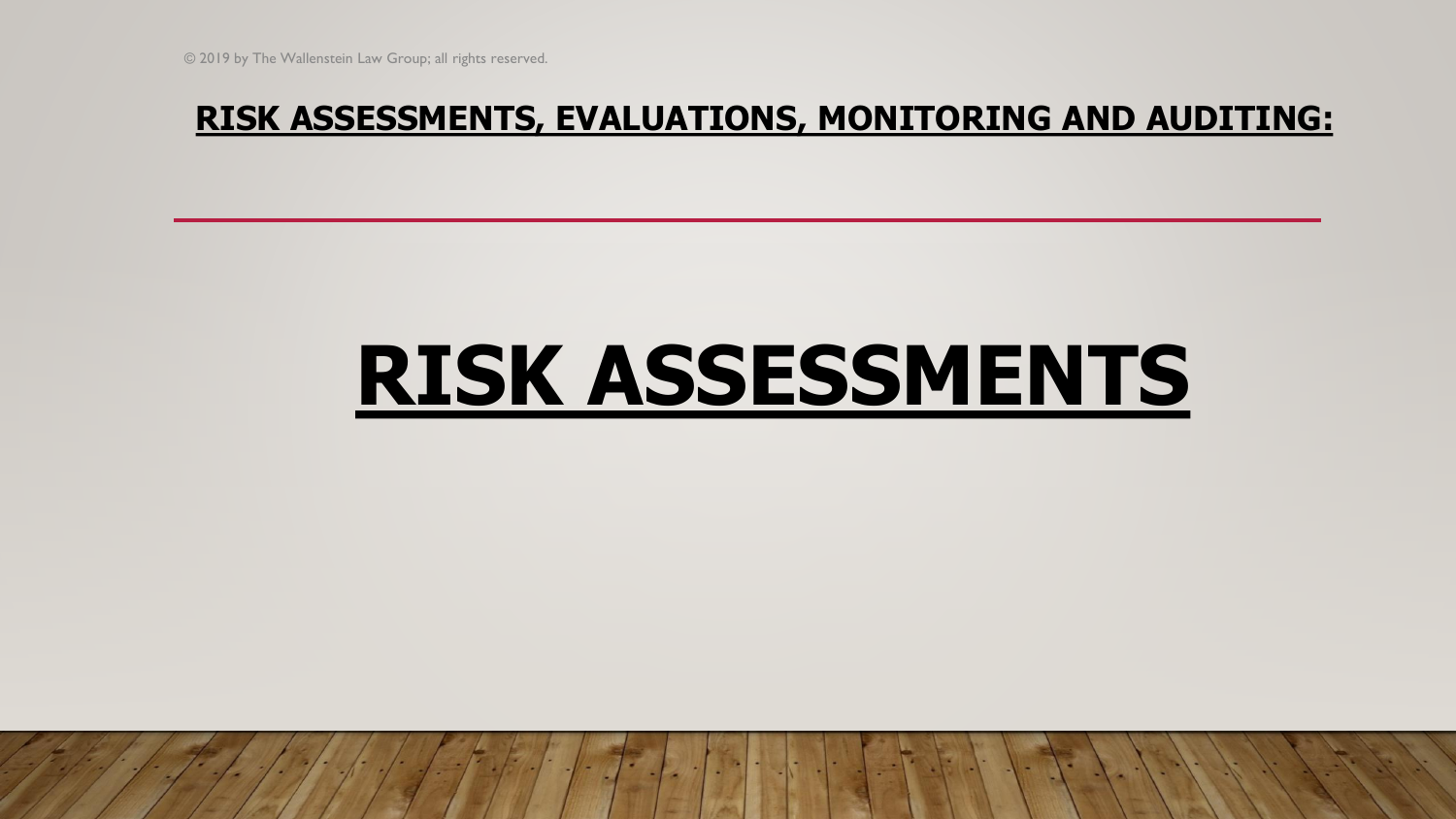RISK ASSESSMENTS – REQUIRED BY ENFORCEMENT AGENCIES

## • **Required.**

- US and other enforcement authorities
	- SEC/DOJ FCPA Resource Guide (2012); US Federal Sentencing Guidelines
		- DOJ/SEC, SFO and others expressly note that effective risk assessments are one element of an effective compliance program
	- SFO Code of Practice Dealing with Overseas Corruption
	- Other national ABAC legislation (e.g., Sapin II)
- International expectations
	- UN, OECD, World Bank,…





**SAPIN II**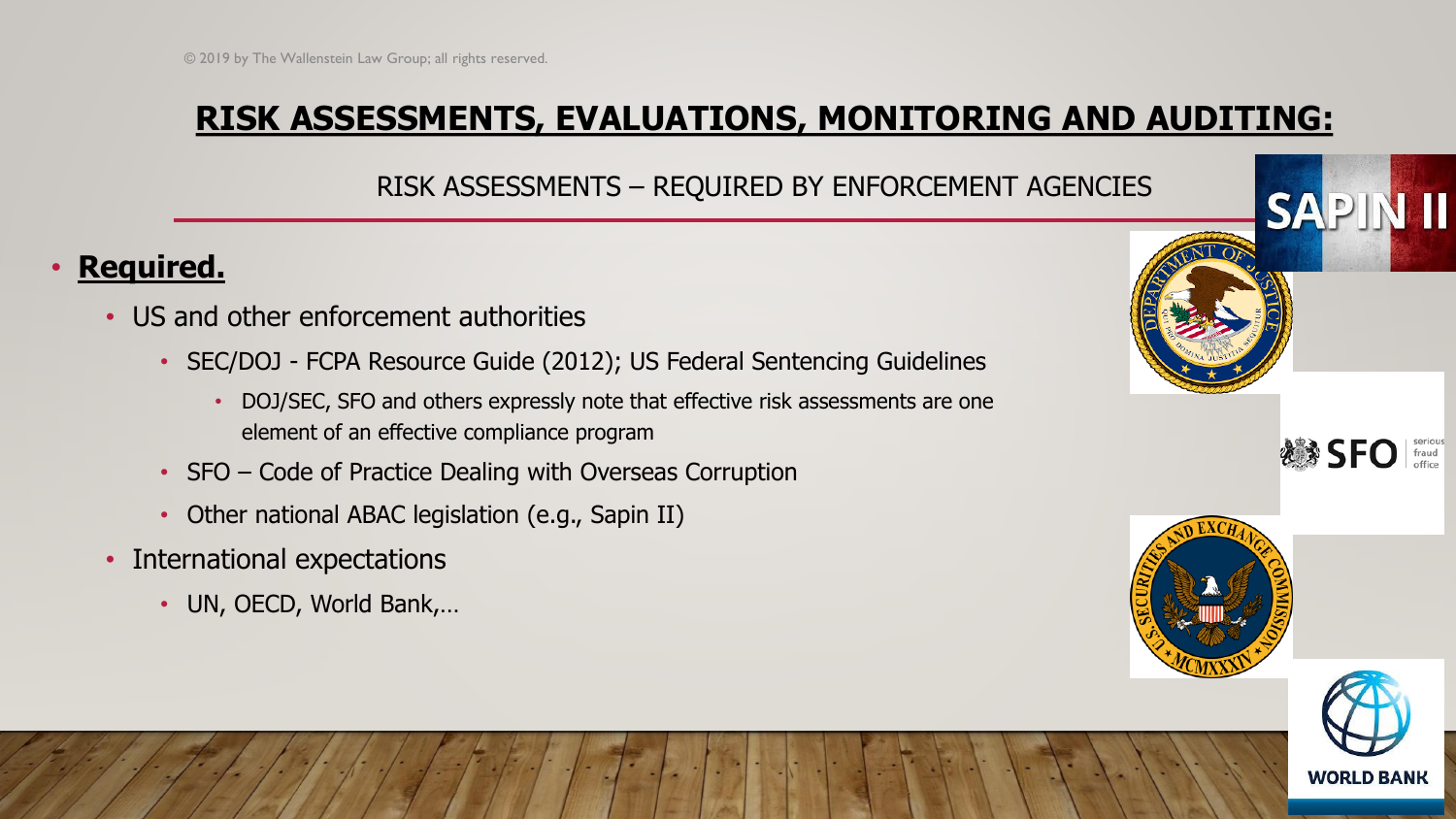### RISK ASSESSMENTS – A DEFENSE TO PROSECUTIONS



- Supports the "adequate procedures" defense (UK SFO, others)
- Undermines the "mens rea" element (US DOJ, others)
- Bolsters the assertion of "adequate internal controls" (US SEC)
- Can provide credit (or reduced fines/penalties) (US Federal Sentencing Guidelines, multilateral development banks, etc.)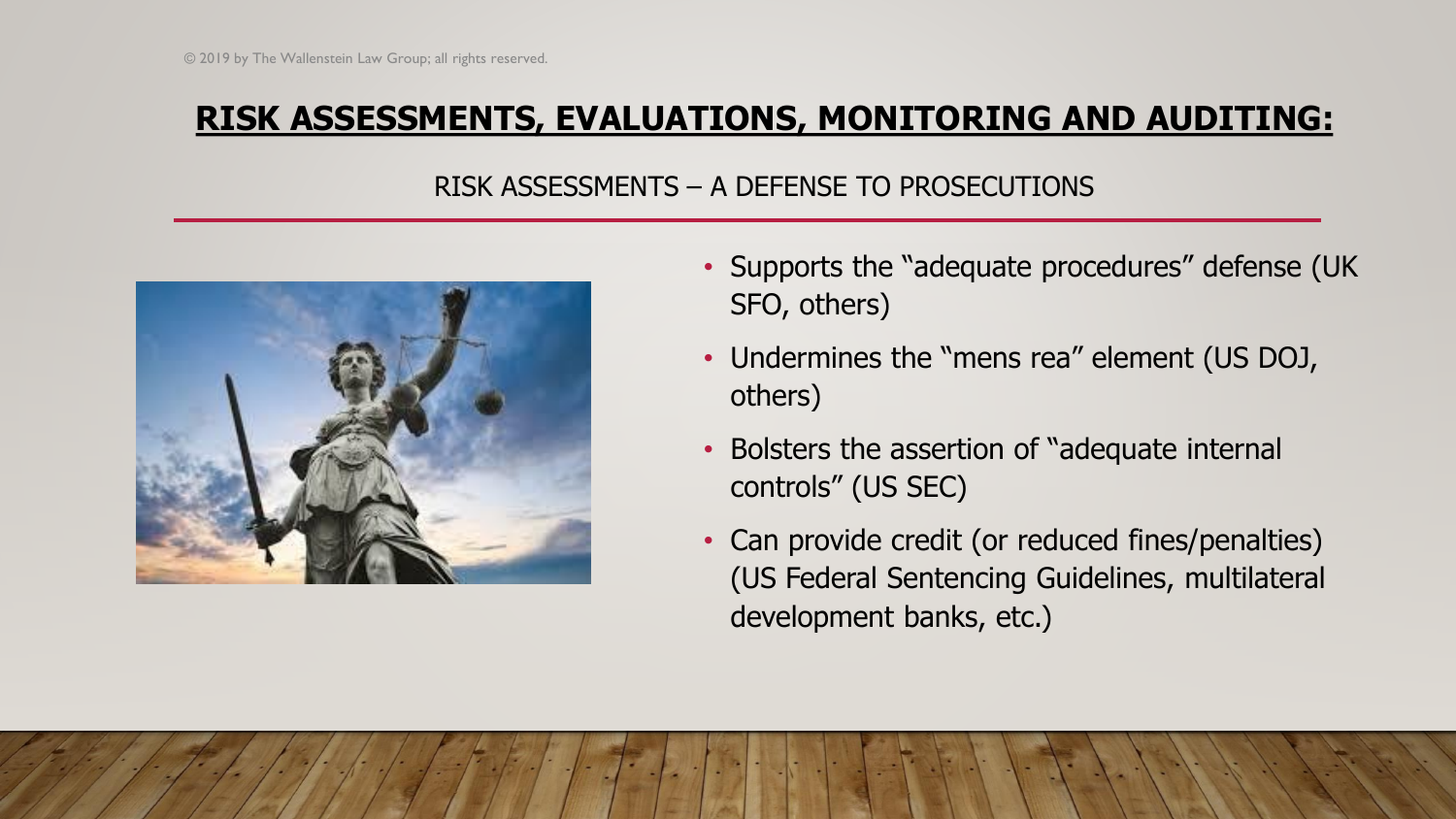#### OBJECTIVE OF A RISK ASSESSMENT

- 1. understand the spectrum of compliance risks in each part of the organization, and
- 2. apply mitigation strategies to address the most serious risks.



To do this right…can generate significant human and financial costs. It can also ultimately save the company a bundle.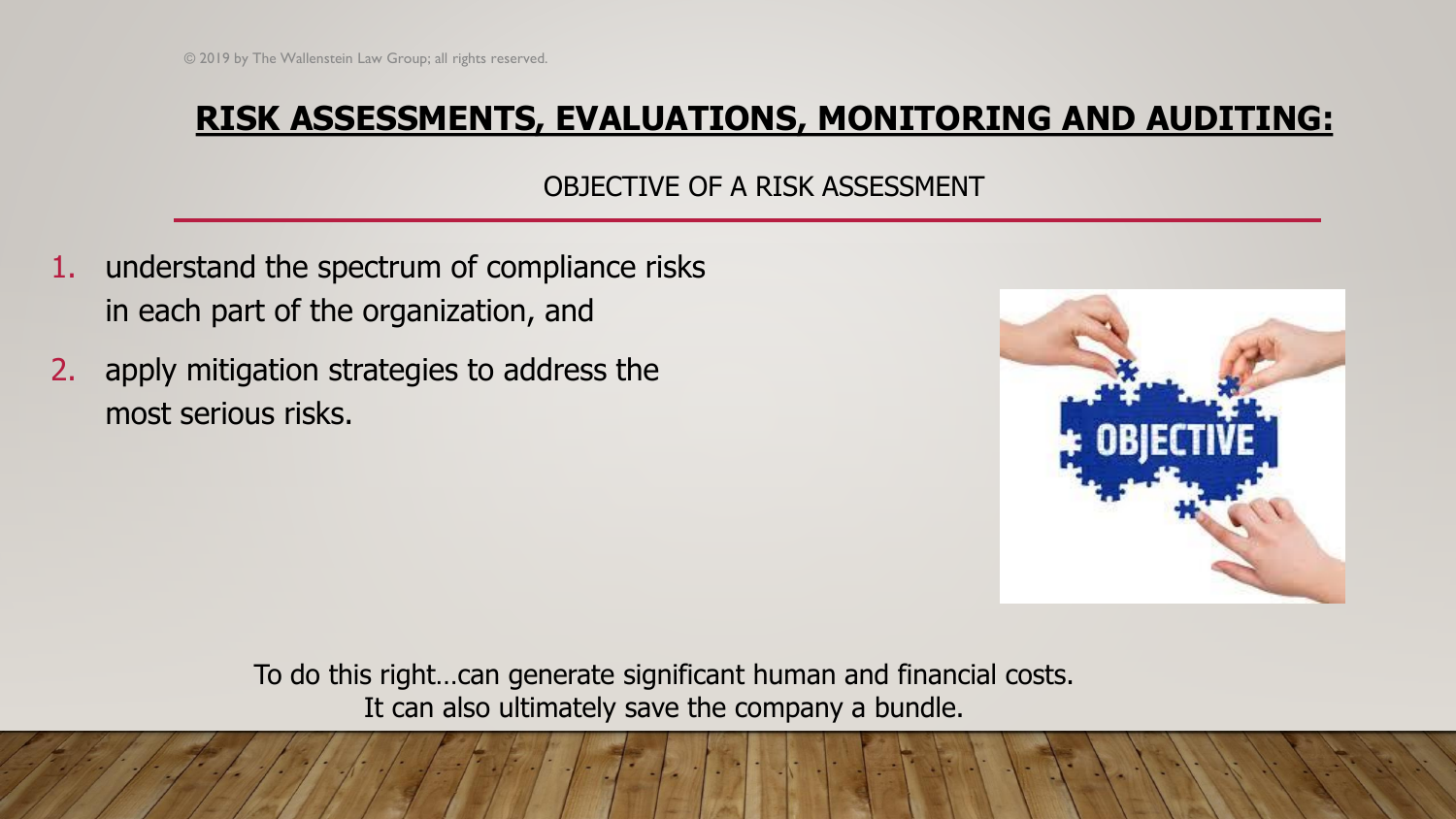#### RISK ASSESSMENTS – A WISE USE OF LIMITED RESOURCES

- Focuses corporate attention on material risks
	- Guides the proper allocation of limited resources
	- Highlights "bet the company" risks\*, i.e., those that could impact the organization's ability to achieve its strategic objectives
- Reveals material gaps in processes and controls that could be exploited
- Demonstrates inefficiencies that, once corrected, could save company resources
	- Guides the proper allocation of limited resources
	- Helps avoid negative reputational impact

\*Example "bet the company" risks:

- Bribery- and money laundering-related risks
- Antitrust / competition law risks
- $\circ$  Fraud on the company / conflicts of interest risks (?)
- IP and trade secret risks
- Data protection / data privacy / cybersecurity risks
- **Business continuity risks**
- Supply chain / procurement risks
- HR-related risks (?)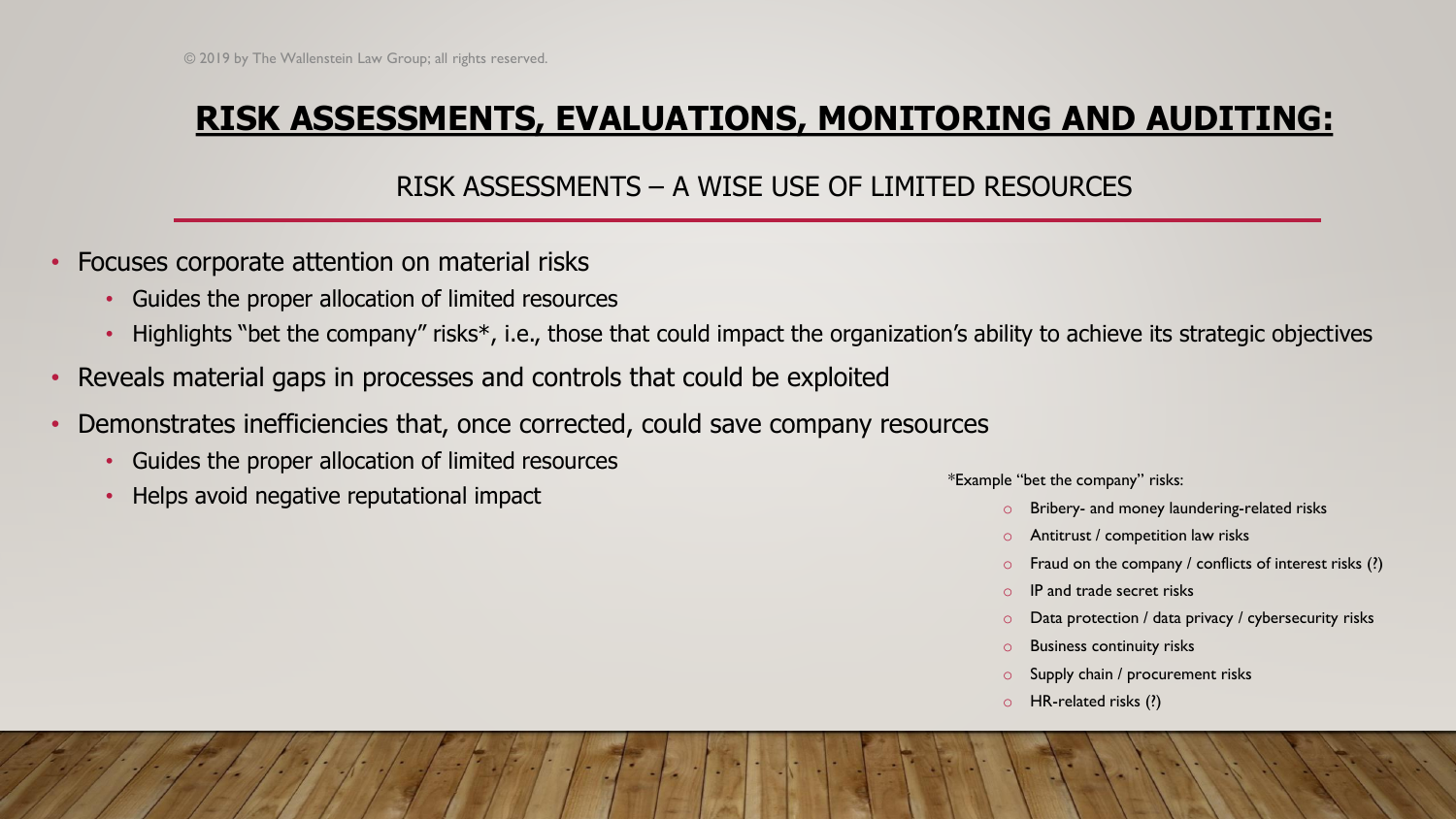RISK ASSESSMENTS – TYPES

- Timing Considerations
	- Annual? Bi-annual? Other?
- Scope Considerations
	- Enterprise-wide?
	- Specific to country? Function? Risk area?
- $\checkmark$  Key: make the Risk Assessment reasonably routine and (in the aggregate) comprehensive (i.e., not merely a "check the box" exercise)

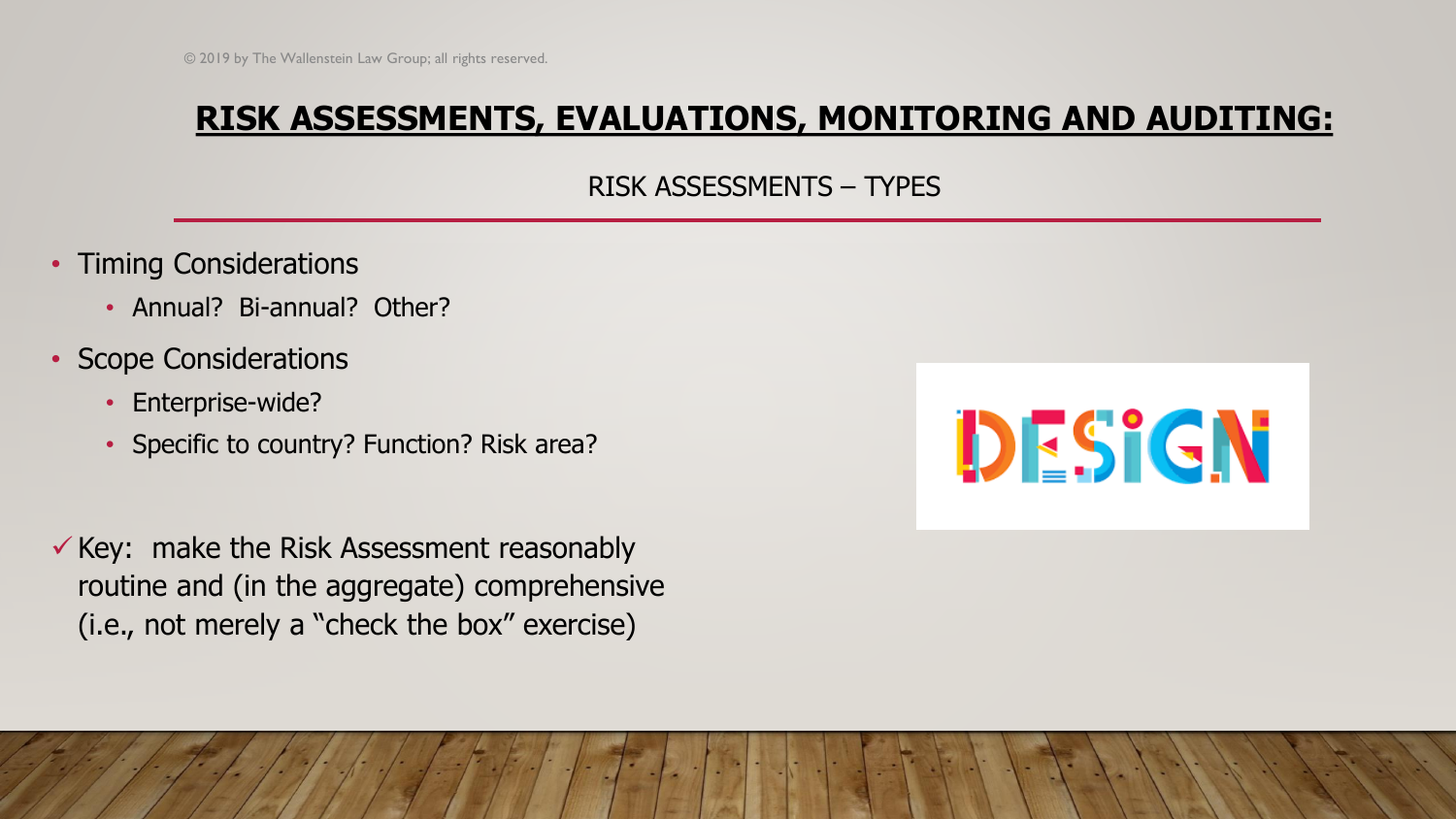#### RISK ASSESSMENTS – EXTERNAL VERSUS INTERNAL RESOURCES



- Cost considerations
- Subject matter expertise considerations
- Benchmarking ability
	- Internal trends v.
	- External metrics
- Attorney-client privilege with external counsel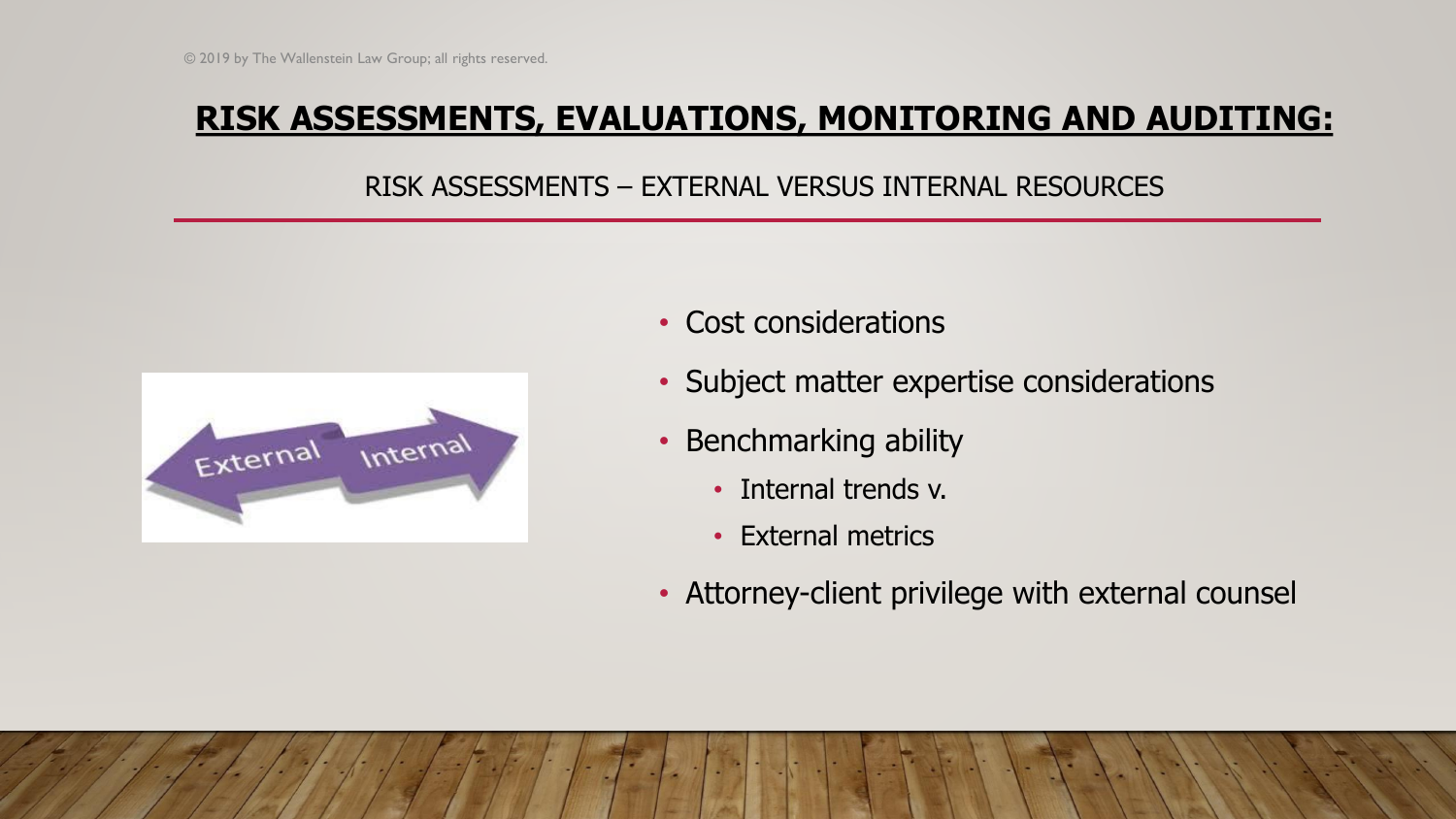#### RISK ASSESSMENTS – APPROPRIATE SCOPE AND DESIGN

- Use a seasoned and accepted overarching framework (e.g., the Ten Hallmarks)
- Develop a Scope. Ideas:
	- business lines
	- products and services
	- the sales process
	- distribution channels
	- customer bases
	- geographies
	- compliance headcount and resources
	- commercial activities
- culture
- training
- corporate communications
- financial and accounting controls
- software systems
- human resources
- policies and procedures

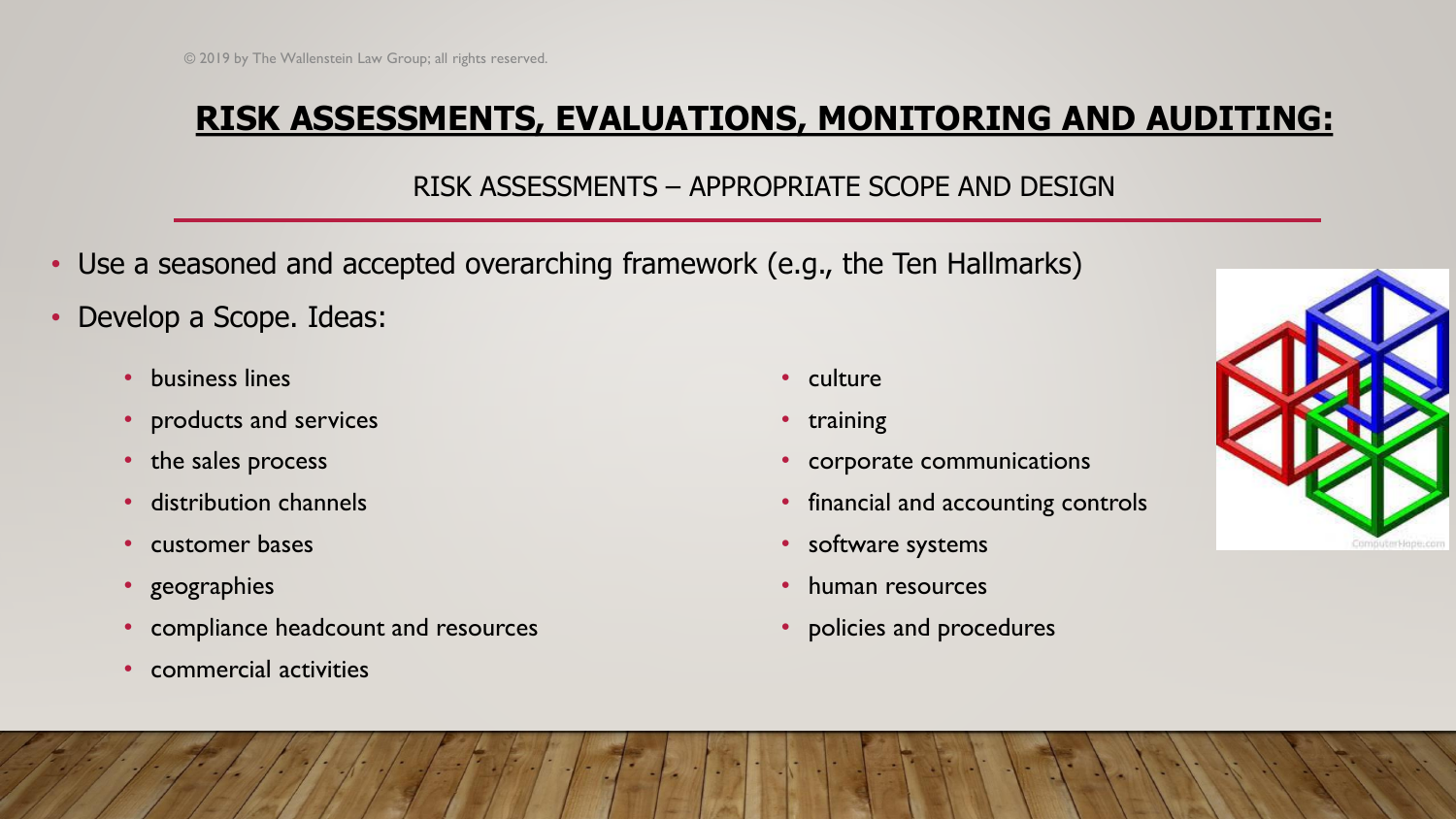## RISK ASSESSMENTS – DEVELOP A RISK INVENTORY (OBJECTIVE)

- Prior risk assessments (if available)
- Publicly disclosed "Risk Factors" (if applicable)
- Competitor missteps (if applicable)
- Hotline allegations and internal investigations
- Contracts



- Books and records
	- Focus on high-risk transactions
	- "Follow the money"
- Policies and procedures (and controls and mechanisms implemented thereunder)
- Publicly available metrics (e.g., hotline information, training information, countryspecific corruption indices)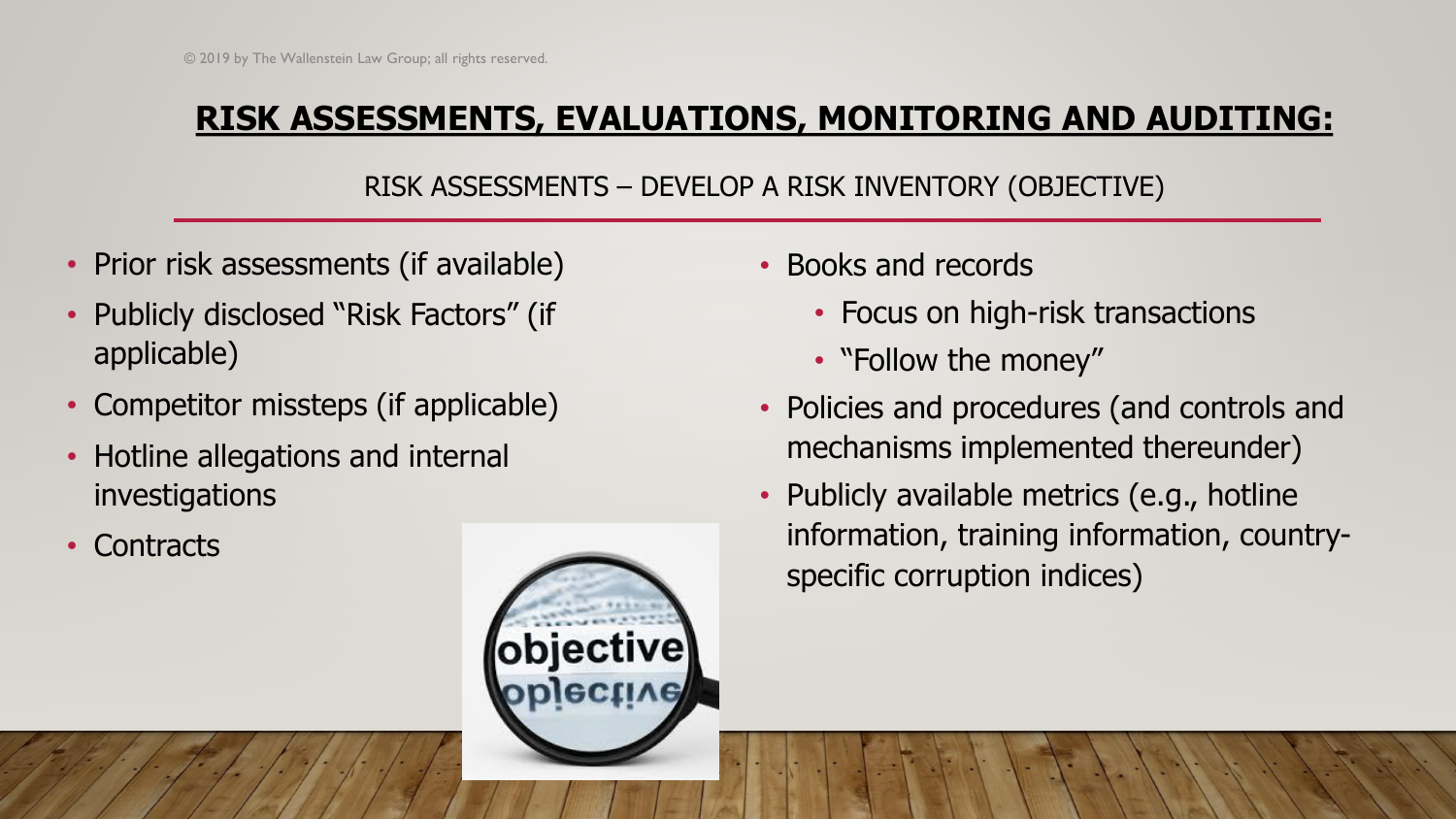## RISK ASSESSMENTS – DEVELOP A RISK INVENTORY (SUBJECTIVE)

- Interviews: use a cross-functional approach (i.e., include functions beyond legal and compliance); e.g.:
	- Finance / accounting
	- Sales / marketing
	- Regional and country management
	- Internal audit
	- Procurement / supply chain
	- Cultural Surveys
	- Exit Interviews
	- Training Discussions
	- Your Own Expert Personal Opinion
- Government relations
- Risk management and security personnel
- Specific personnel in high-risk functions
- The outside auditor (if applicable)

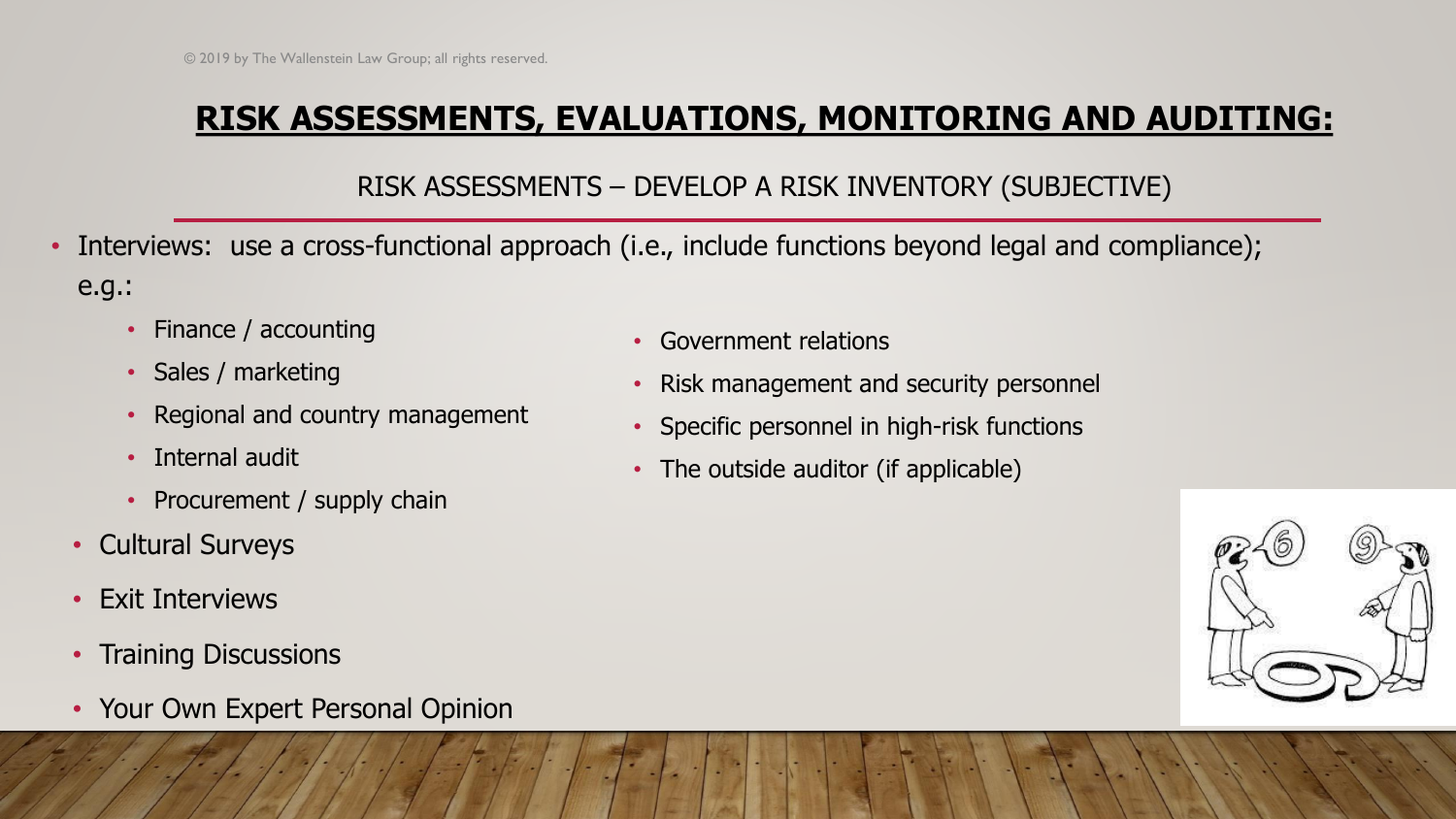#### RISK ASSESSMENTS – CATEGORIZE AND ASSESS YOUR RISKS

- Categorize risks within your framework (and note which specific risks have not been integrated)
- Measure risks
	- 2 parameters for measurement
		- Impact (Severity of Occurrence); and
		- Frequency (Probability of Occurrence)
	- Holistic review: should understand relative legal, financial, operational, or reputational damage
- Assess the adequacy of existing mitigation strategies
- Document, and focus resources on, the greatest "residual risks"

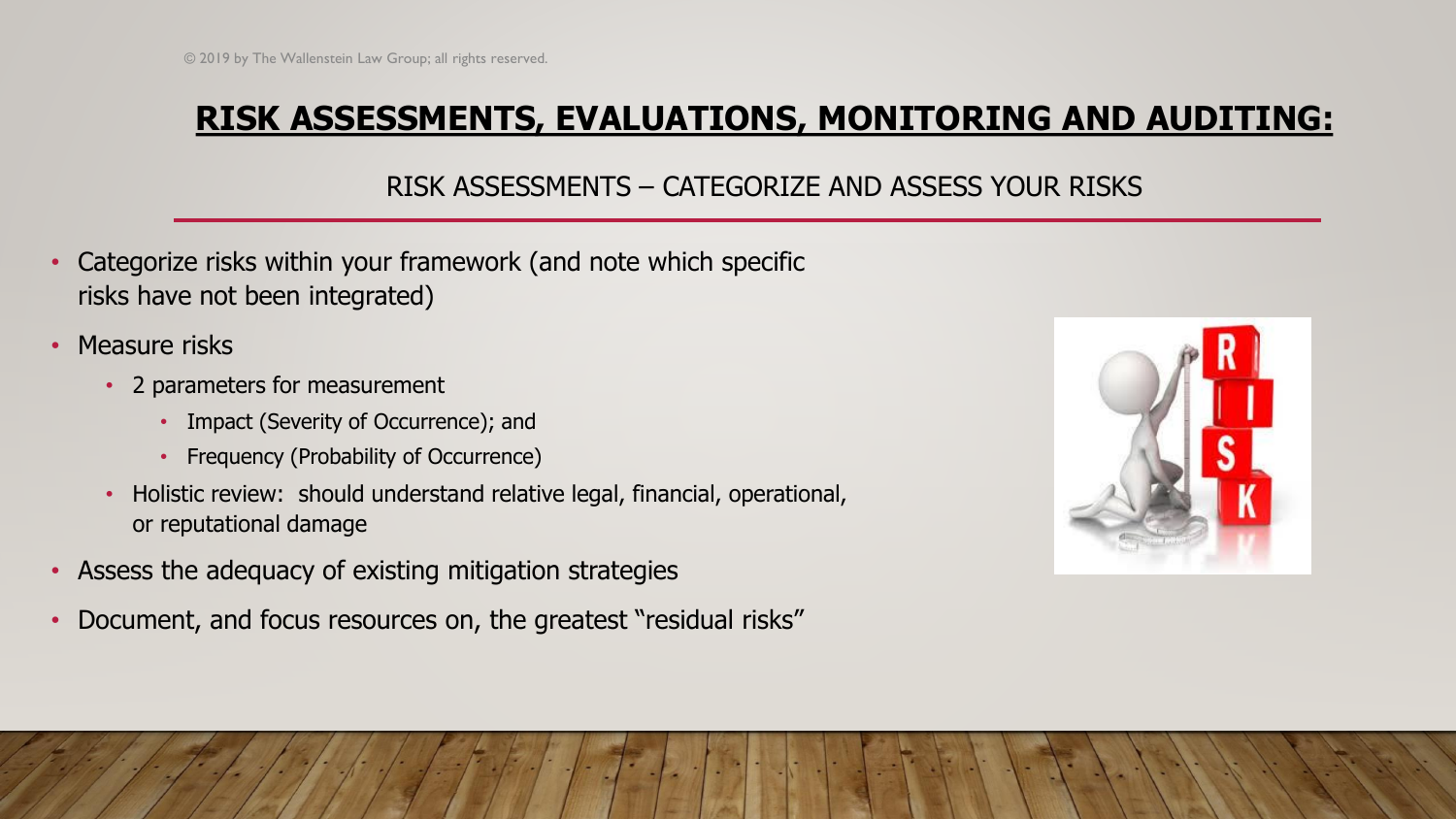RISK ASSESSMENTS – EXAMPLES OF COMPLICATING ENVIRONMENTAL FACTORS OBTAINING INFORMATION

- Language barriers
- Cultural environments
- Geographical issues
- Access to information
- Availability of electronic documentation
- Availability of internet and consistent energy supply
- Government controls on information transfers
- Availability of paper records
- Enforcement authority (or other government agency) obligations
- War zone or unstable country risks

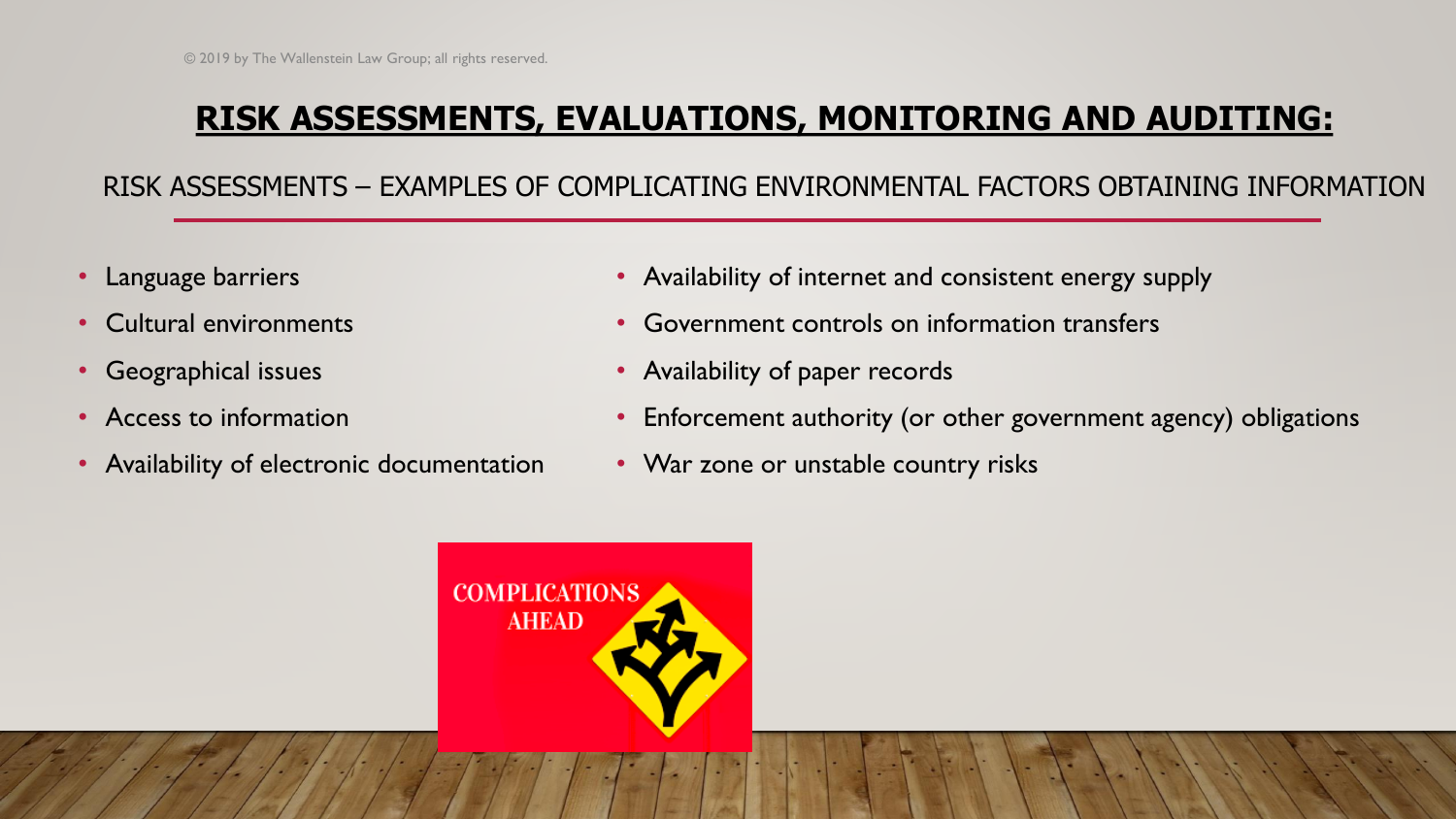RISK ASSESSMENTS –EFFECTIVE COMMUNICATION OF FINDINGS / OBSERVATIONS

Unfortunately, you'll likely need to draft a "short" and "long" version of the results.

- Senior management and the Board will likely want specific findings, overall risks, and recommended remediation.
- Your function will need to retain a detailed overview of:
	- How you scoped and then performed the risk assessment; and
	- How you analyzed the results and determined remediation.

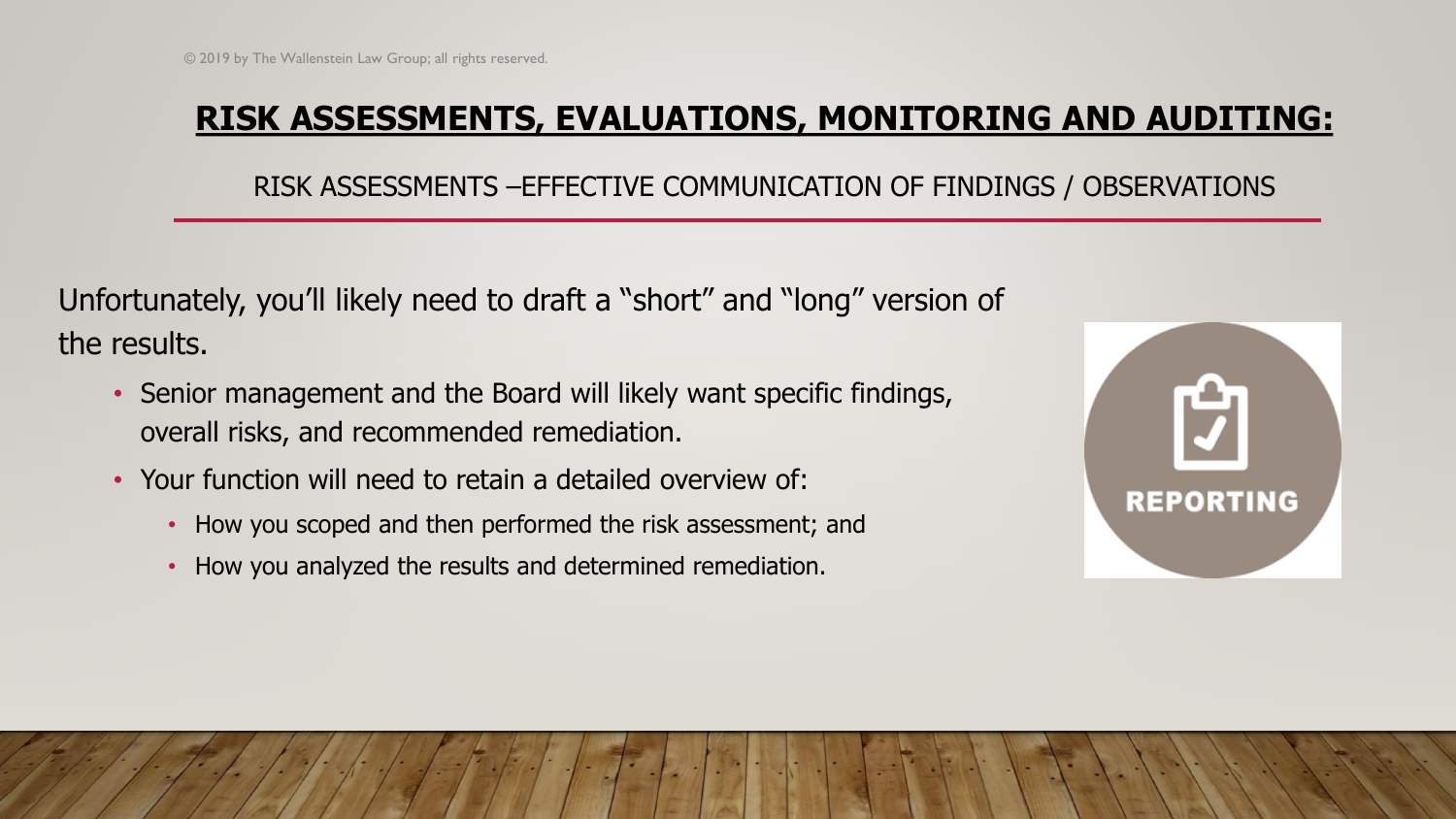MATERIAL FINDINGS: SELF-REPORTING TO THE AUTHORITIES?



- Are you required to do so (e.g., under your DPA)?
- Will it be discovered anyway?
- Do you wish to avail yourself of potential leniency or reductions based on voluntary disclosure?

Regardless of whether your self-report:

- 1. Stop the bleeding (hold notices; terminations; shifting of reporting lines; modifications of DOAs; etc.)
- 2. Preserve evidence.
- 3. Document mitigation activity.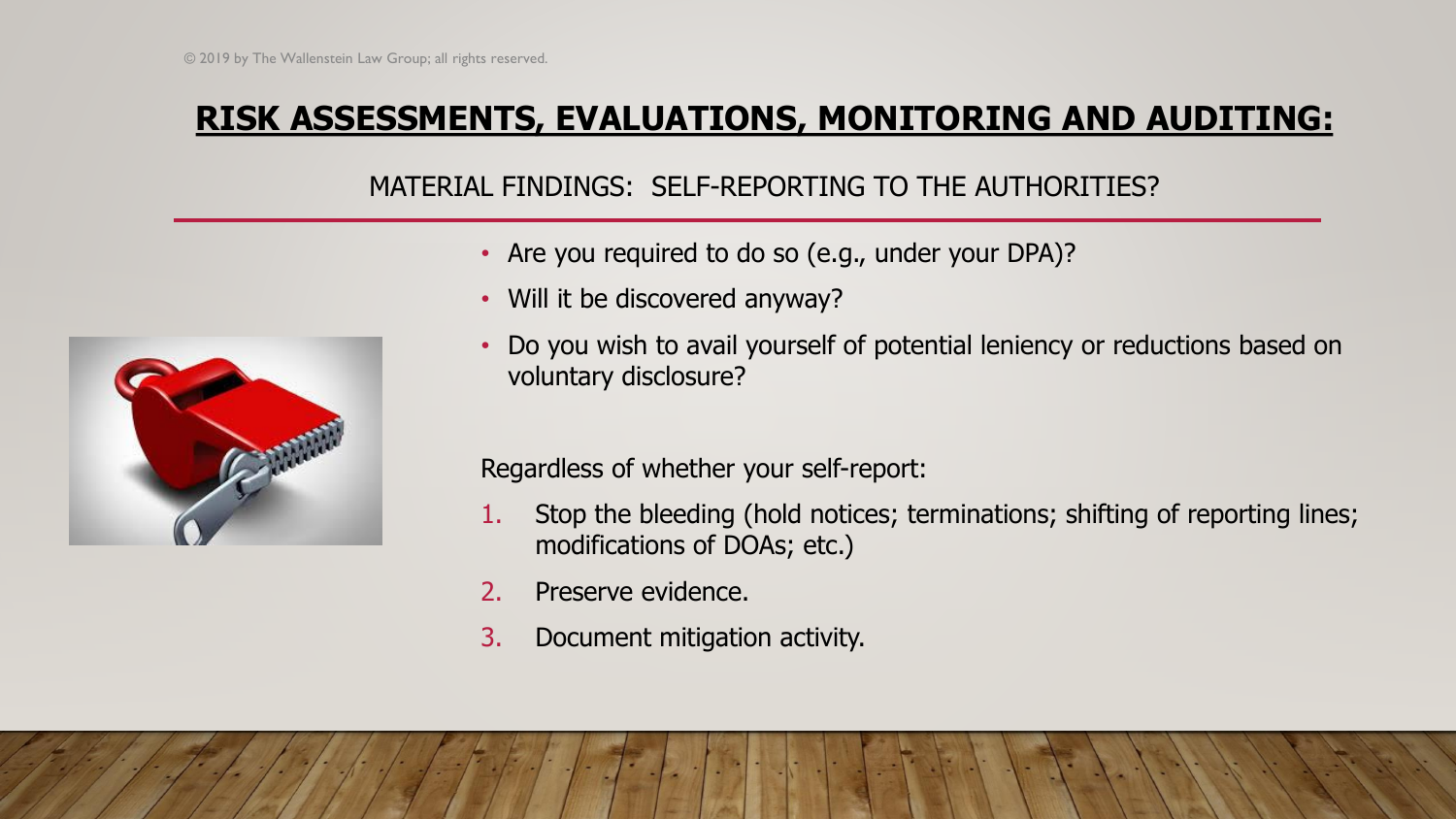#### MATERIAL FINDINGS: THE NECESSITY OF PROMPT REMEDIATION

- Regulators consider short lags in implementing audit recommendations—as brief as eight months—to be evidence of faulty internal procedures
	- General Cable rebuke for taking 8 months of inaction
	- Biomet  $-$  criticism for not following up on concerns from a draft report
- Speedy implementation of audit recommendations and mitigation strategies is viewed favorably (Nortek, Anheuser-Busch InBev)

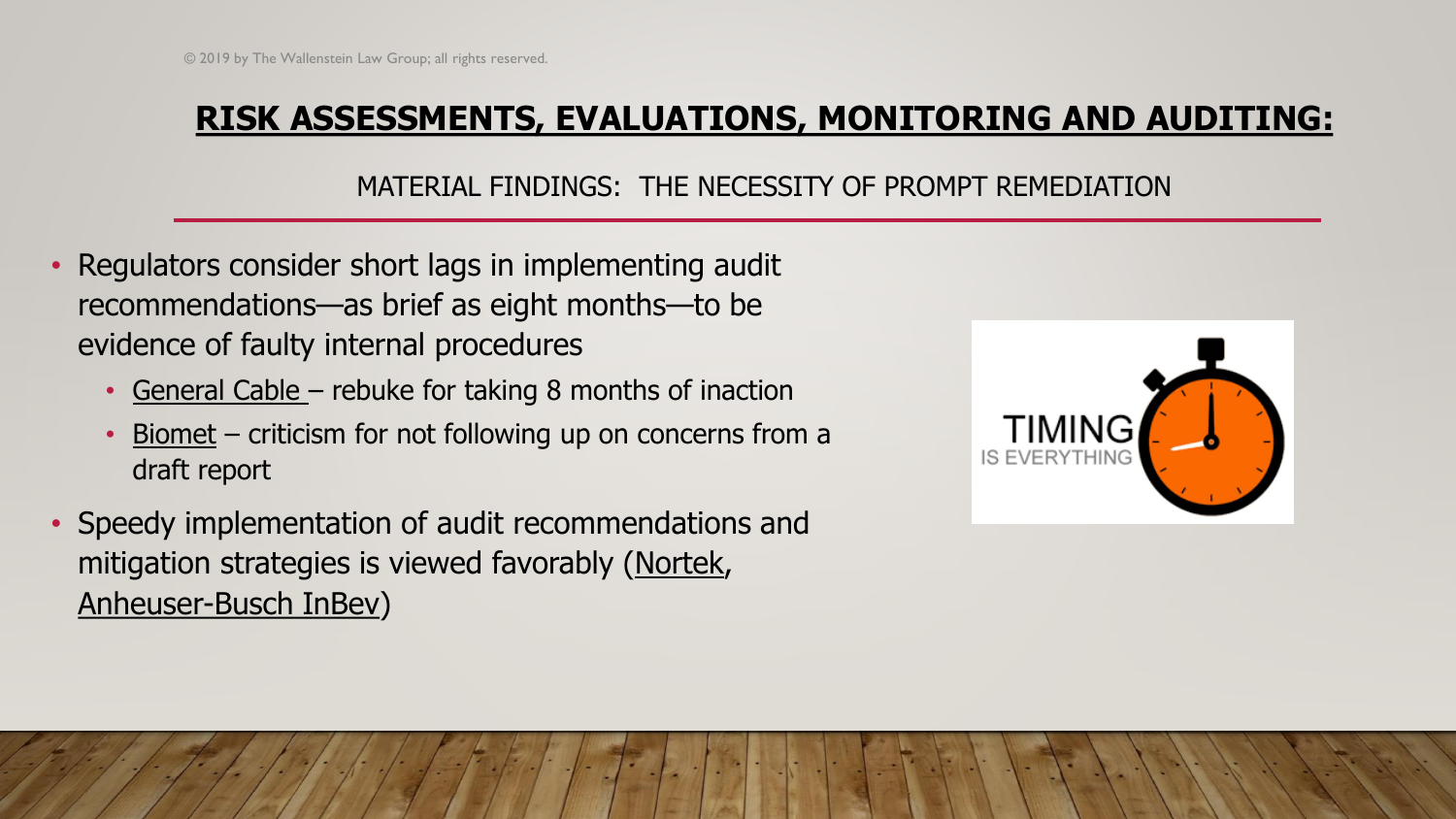MATERIAL FINDINGS: ACT REASONABLY, DILIGENTLY, AND ETHICALLY



- Regulators will take note if the same issues arise in repeated audits but remain unaddressed (Qualcomm, Bristol-Myers Squibb)
	- Consider whether a problem is a one-time aberration or more systematic (GlaxoSmithKline)
- Regulators are particularly critical of intentional doctoring or destroying records of audits (Och-Ziff, Avon Products)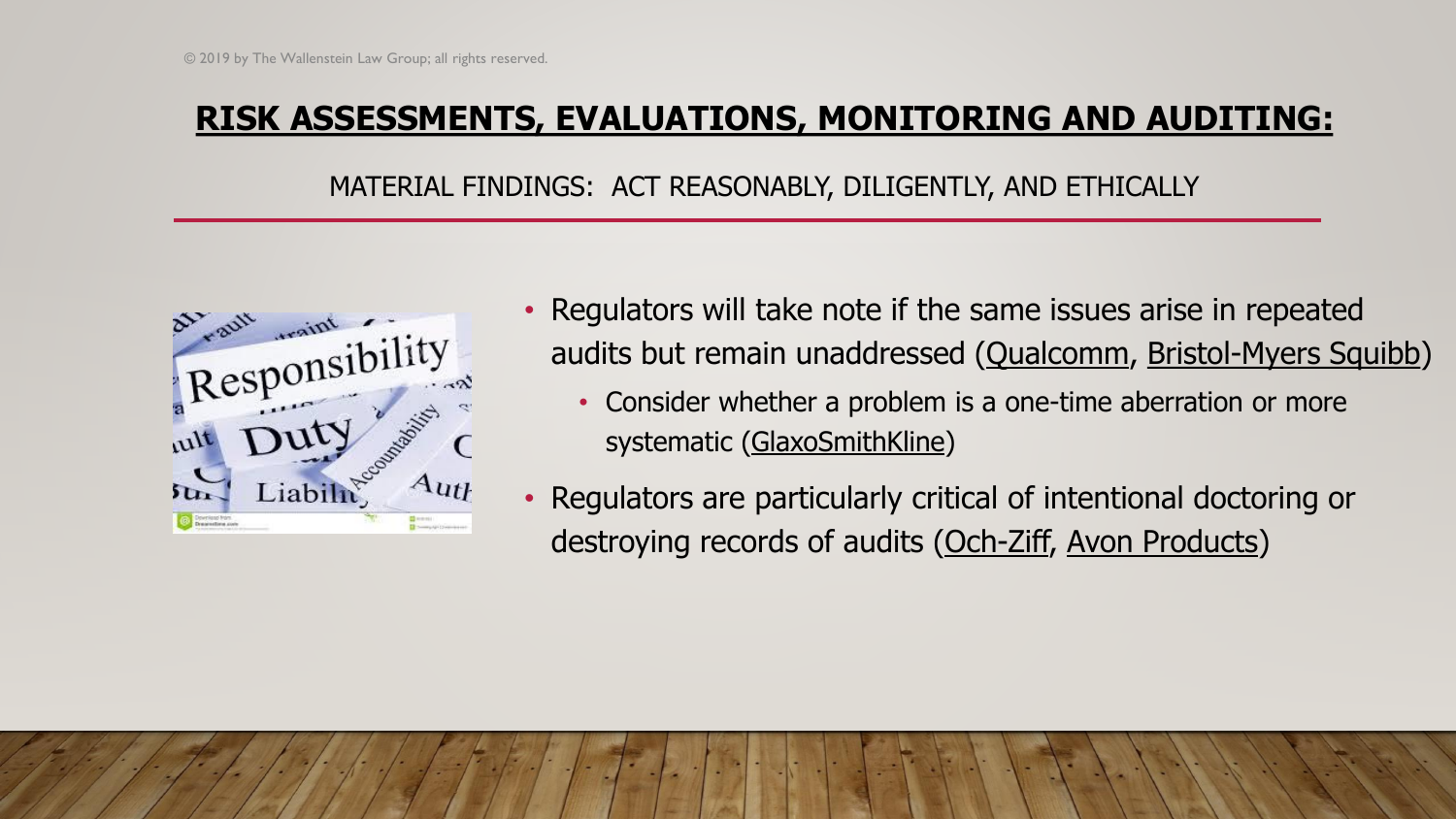THE END

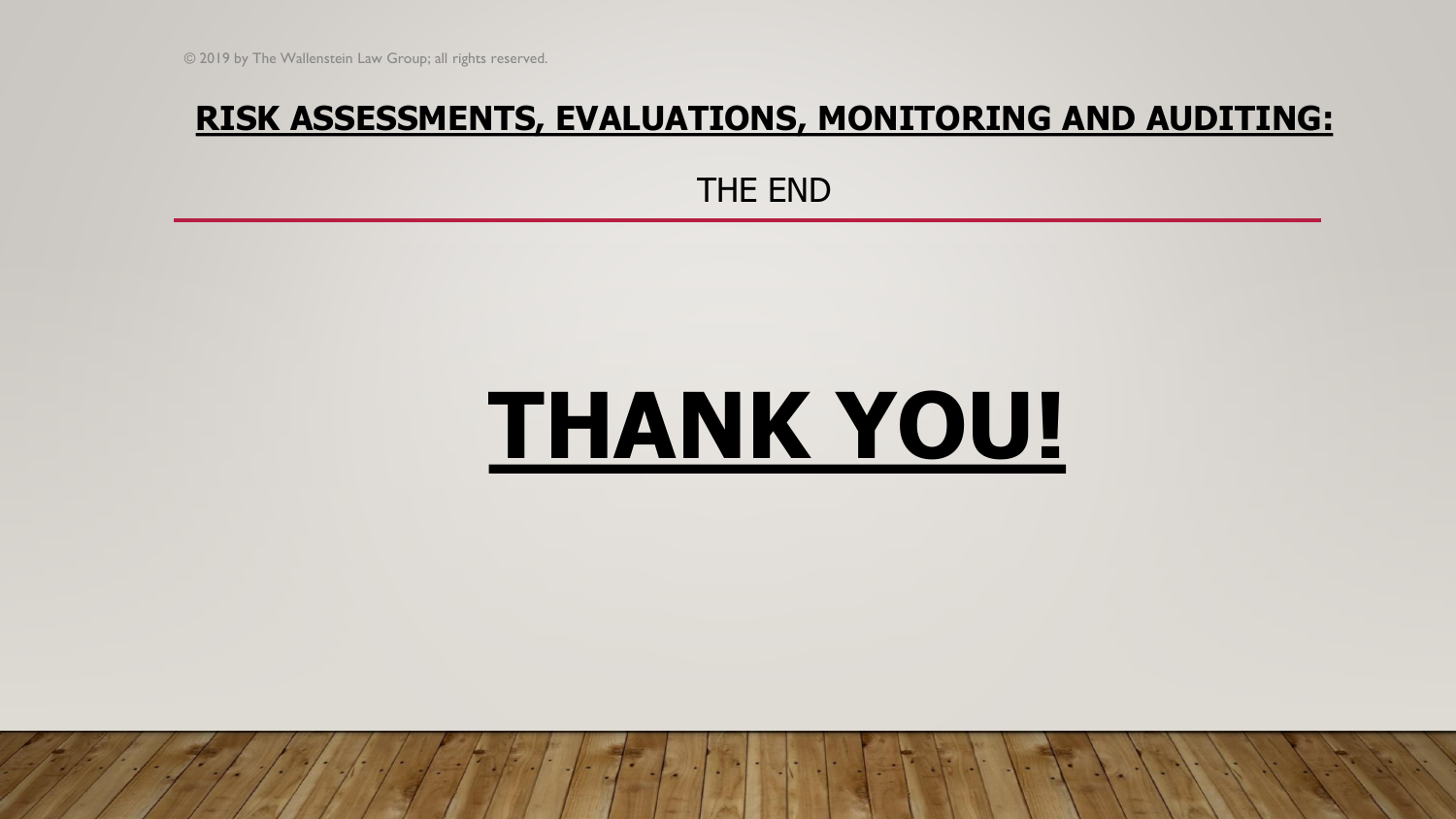## APPENDIX A: SAMPLE COMPLIANCE CATEGORIES (INTERNATIONAL COMPANY)

- Business with State-Owned Entities
- Licensing and Permitting
- Regulatory Audits / Examinations
- Dealings with Government Officials / PEPs
	- As vendors/consultants
	- With reference to employment (e.g., internships)
- Dealings with Local Regulators (Police, Military)
- Customs
- **Immigration**
- **Sponsors**
- Intermediary Agents
	- Distributors (with specific focus on clients who are not the ultimate end user)
	- Sanctions concerns
	- Discounts that could create a slush fund
- Sanctions and Boycott Risks
- Data Protection / GDPR Risks